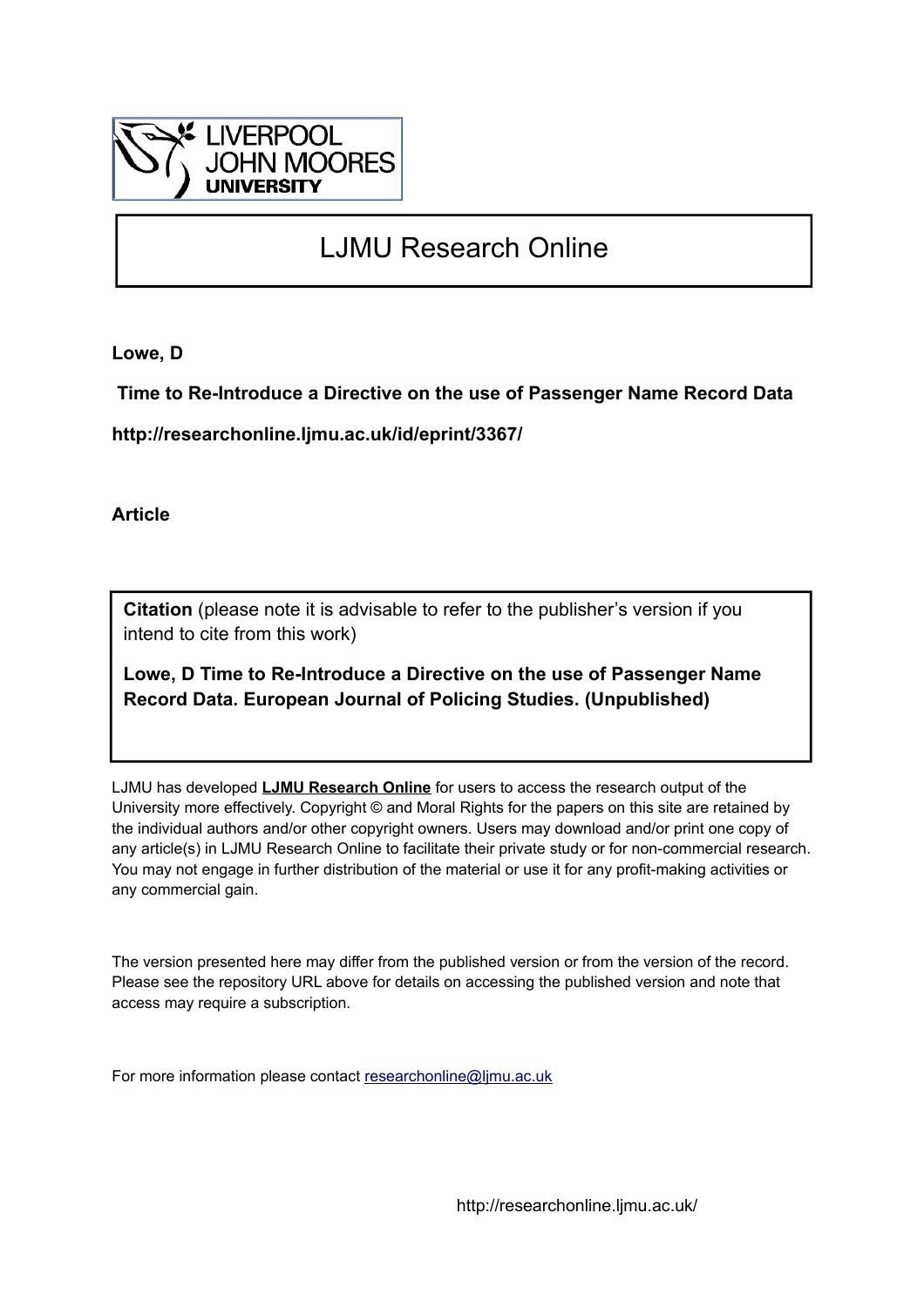## **Time to Re-Introduce a Directive on the use of Passenger Name Record Data 1. Introduction**

In the last fifteen months Europe has witnessed three major terrorist attacks, two in Paris in January and November 2015 and in Brussels in March 2016 killing 179 people in total. Prior to all three attacks terrorists had travelled form, to and within the European Union (EU). In addition to this, a terrorist attack was prevented by passengers on a Thalys train travelling from Amsterdam to Paris. Apart from attacks, a high number of EU citizens have travelled to conflict zones such as the terrorist group Islamic State's self-proclaimed caliphate in Syria and Iraq, many of whom who have returned to EU Member States. In January 2015 the number of citizens from France, the UK, Germany and Belgium that travelled to join Islamic State was estimated to be 3,050 (BBC 2015), a number that has risen since then. As a result there have been calls for the EU to introduce a Passenger Name Record (PNR) data Directive to monitor passenger airline travel out of and to EU Member States.

PNR data transfer has not been without its problems and critique. This article will examine previous EU PNR agreements, mainly with the US, examining why they were problematic, with the main issue centring on the protection of passengers' personal data. In 2011 the EU attempted to introduce a PNR data Directive, but again this failed because there was insufficient safeguards protecting personal data. However, since 2011 there have been significant developments in the protection of personal data in the EU. This article will analyse two key decisions by the Court of Justice of the European Union (CJEU) in *Schrems*  and *Digital Rights*. Both cases had a significant impact on personal data that resulted in the termination of a trade agreement between the EU and the US, and, the striking down of EU and Member State legislation governing surveillance and data retention of electronic communications. As the EU has developed significantly since 2001 in the area of justice and home affairs, this article will examine the current 2015 PNR data Directive assessing if it will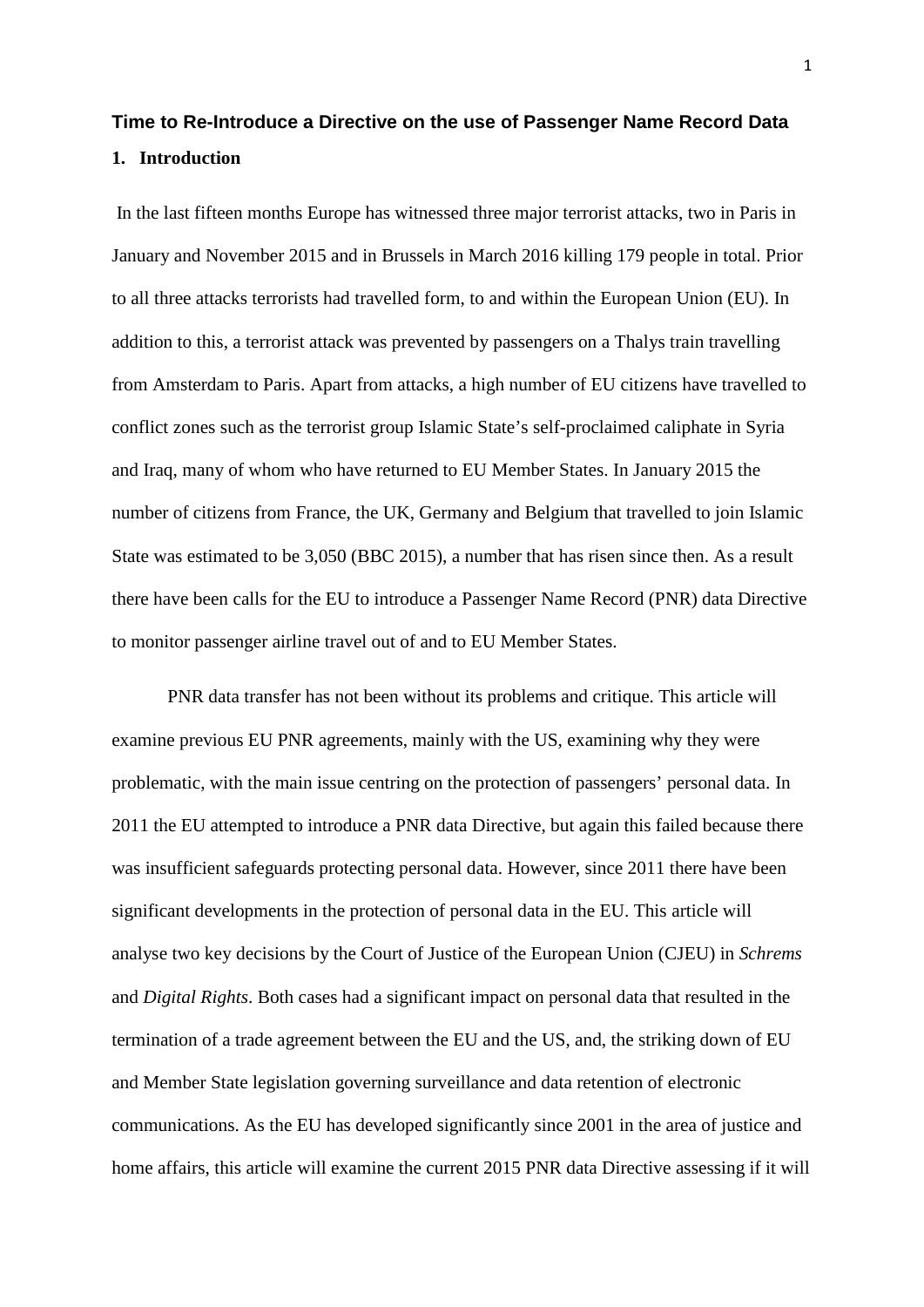satisfy the strict EU legal restrictions on protection of personal data. Due to the current terrorist threat the EU and its Member States face, it is argued there is a need for a PNR data Directive and it is submitted the 2015 proposal balances correctly the needs of national security with the protection of personal data.

#### **2. Previous EU PNR Transfer Agreements**

Following Al Qaeda's attack on the US on the  $11<sup>th</sup>$  September 2001 (9/11) where Al Qaeda operatives hijacked civil aviation aircraft and flew them into the World Trade Centre in New York and the Pentagon in Washington, the US called for tighter control on civil aviation travel. This included recording details of airline passenger through PNR data, which through the US' Aviation and Transport Security Act that was introduced in November 2001, became a statutory obligation. The Act required airline companies operating passenger flights to, from or through the US to provide US authorities with electronic access to PNR data that incudes passenger names and addresses, bank details, credit card details and information about meals ordered for flights (Kaunert, Leonard & McKenzie 2012, p.483). It was not until May 2004 when an agreement (Decision 2004/535/EC) was made to transfer PNR data from Europe to the US was agreed between the EU Commission and the US Department of Homeland Security (Argomaniz 2009 p.123). An obstacle for the EU in agreeing to the US requests for PNR data centred on the EU's obligation under article 25 of the1995 Data Protection Directive (Directive 95/46/EC) that the EU should not transfer data to another country that cannot guarantee an adequate level of protection is ensured (Argomaniz 2009, p.123, Kaunert et al., 2012, p.484).

Under the 1995 Directive EU Member States must ensure that personal data is processed fairly and lawfully (article 6(1)(a)). The Directive clearly states personal data can only be collected for specified, explicit and legitimate purpose and not be processed in a way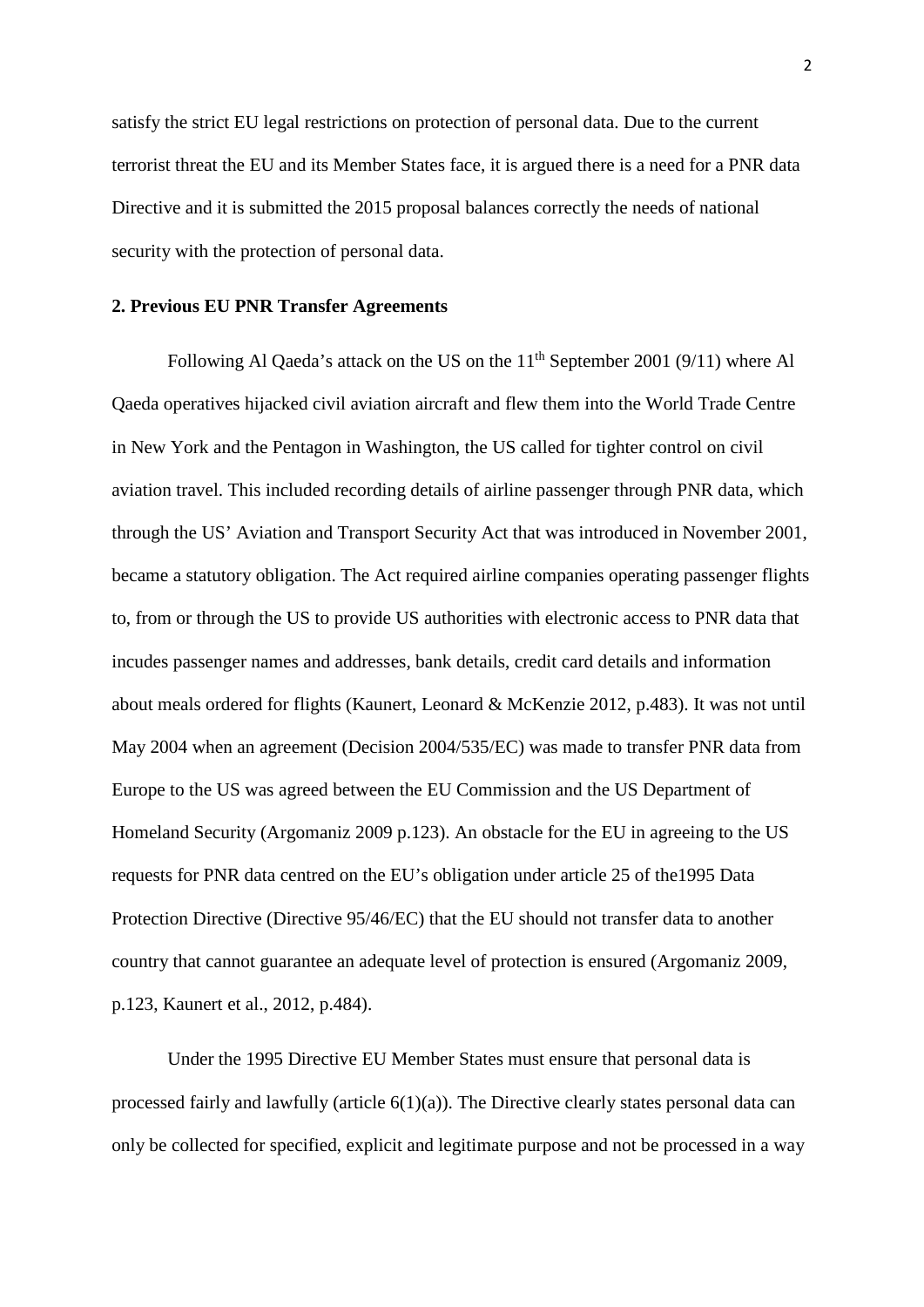incompatible with these purposes (article  $6(1)(b)$ ). Member States can only derogate from the Directive where it is necessary to safeguard national security, defence, public security and the prevention, investigation, detection or prosecution of criminal offences (article 13(1)). Prior to any data exchange it is the Commission's responsibility to asses that the third country has an adequate level of protection of basic freedoms and rights of individuals (article 25(6)). Should the Commission find the third country does not provide an adequate level of protection, Member States are to take measures to prevent the transfer of data to the third country (article 25(4)). From the outset, one problem with the 2004 agreement was the duty on air carriers to provide PNR data, thereby placing them in a difficult situation. If they failed to pass on the PNR data to the US authorities they could face hefty fines or even lose their flying rights, but if they breached the 1995 Directive they could face fines from the EU (Kaunert et al. P.484) that could be up US\$6,000 per passenger (Pawlak 2009, p.4).

The 2004 agreement was annulled by the CJEU in *European Parliament v European Council and Commission* 2006. [1](#page-3-0) In reaching its decision the CJEU applied provisions contained in the 1995 Directive. However, the judgement does not really focus on issues related to data protection, rather whether the Directive's scope in processing personal data fell outside Community law.<sup>[2](#page-3-1)</sup> Examining article  $3(2)$  of the 1995 directive, the CJEU held as the sale of an airline ticket is a supply of a service, the collection of PNR data by airlines is an activity that falls within Community law, but the processing of that data that was regarded as being necessary for safeguarding public security and for law enforcement purposes resulted in the agreement being annulled. Referring to the earlier CJEU decision made six months earlier in *Lindqvist* 2003, [3](#page-3-2) and applying the provisions of article 3(2) of the 1995 Directive that states the Directive does not apply top the processing of personal data in

<span id="page-3-0"></span> $1$  Joined cases C-317/04 and C-138/04

<span id="page-3-1"></span><sup>2</sup> *European Parliament v European Council and Commission*, paragraph 54

<span id="page-3-2"></span><sup>3</sup> Case C-101/01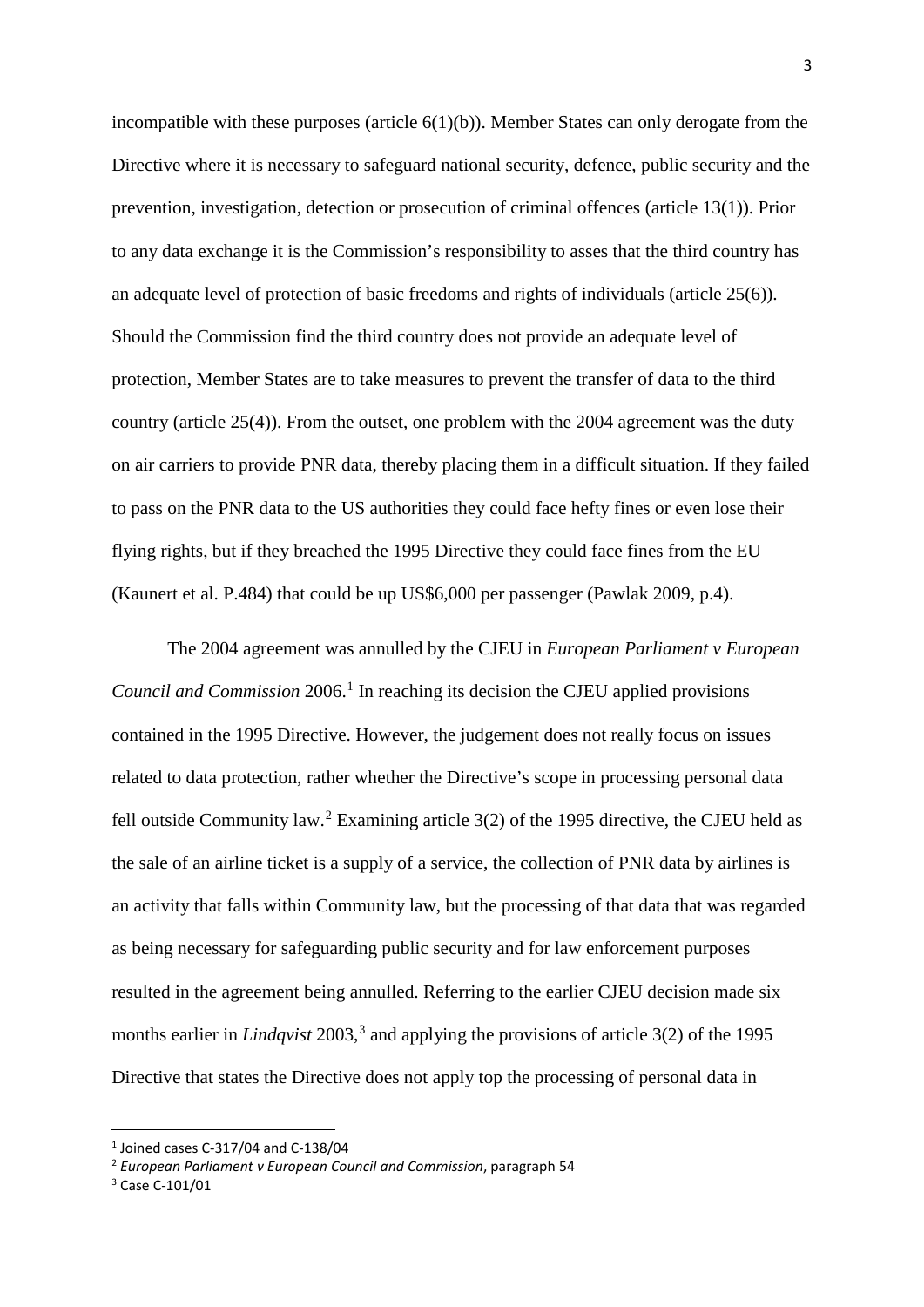operations related to public security, defence, state security and areas of criminal law, [4](#page-4-0) the CJEU held the processing of PNR data by private companies falls outside the scope of the 1996 Directive (paragraph 59). Key to this decision was that the 2004 agreement was incorrectly based on EU transport policy (which was the first pillar of the EU under the Treaty of Union) rather than the third pillar<sup>[5](#page-4-1)</sup> (which was justice and home affairs). As a result the CJEU did not address the issue of data protection guarantees by US authorities (Kaunert et al, p.485). A second PNR agreement between the EU and the US came into force in 2007 based on the collection and processing of the data for state security and criminal law (Kaunert et al, 2012, p.485), that was replaced with a third PNR agreement between the EU and the US in 2012. The EU Council announced the 2012 agreement's goal was to prevent, detect, investigate and prosecute terrorist offences and related crimes as well as to help with serious cross-border crimes (Council of European Union 2012).

#### **2.1 Criticism of Previous EU PNR Agreements**

In relation to EU PNR agreements there has been a degree of criticism. The main criticism is that in prioritising the expansion of counter-terrorism cooperation with third countries, especially the US, the EU was not so sensitive on data protection rules (Ilbiz, Kaunert and Anagnostakis. 2015, p.2). To some observers this has been more prevalent in the EU-US agreements than in EU negotiations with other third countries (Ilbiz et al. pp.8-13). In its building of network allies the EU's key partner has been the US, where in spite of divergent strategic cultures, judicial and data protection practices no other international actor has influenced EU policies more comprehensively than the US which has led to concerns about the impact of this collaboration on European citizens' privacy rights (Argomaniz 2012, p.95). To rationalise and provide an understanding why this is the case Lehrke and

<span id="page-4-0"></span> <sup>4</sup> case C-317/04 and C-318/04, paragraph 58

<span id="page-4-1"></span><sup>5</sup> The three pillars formed under the 1993 Treaty of Union became annulled under the 2009 Treaty of Lisbon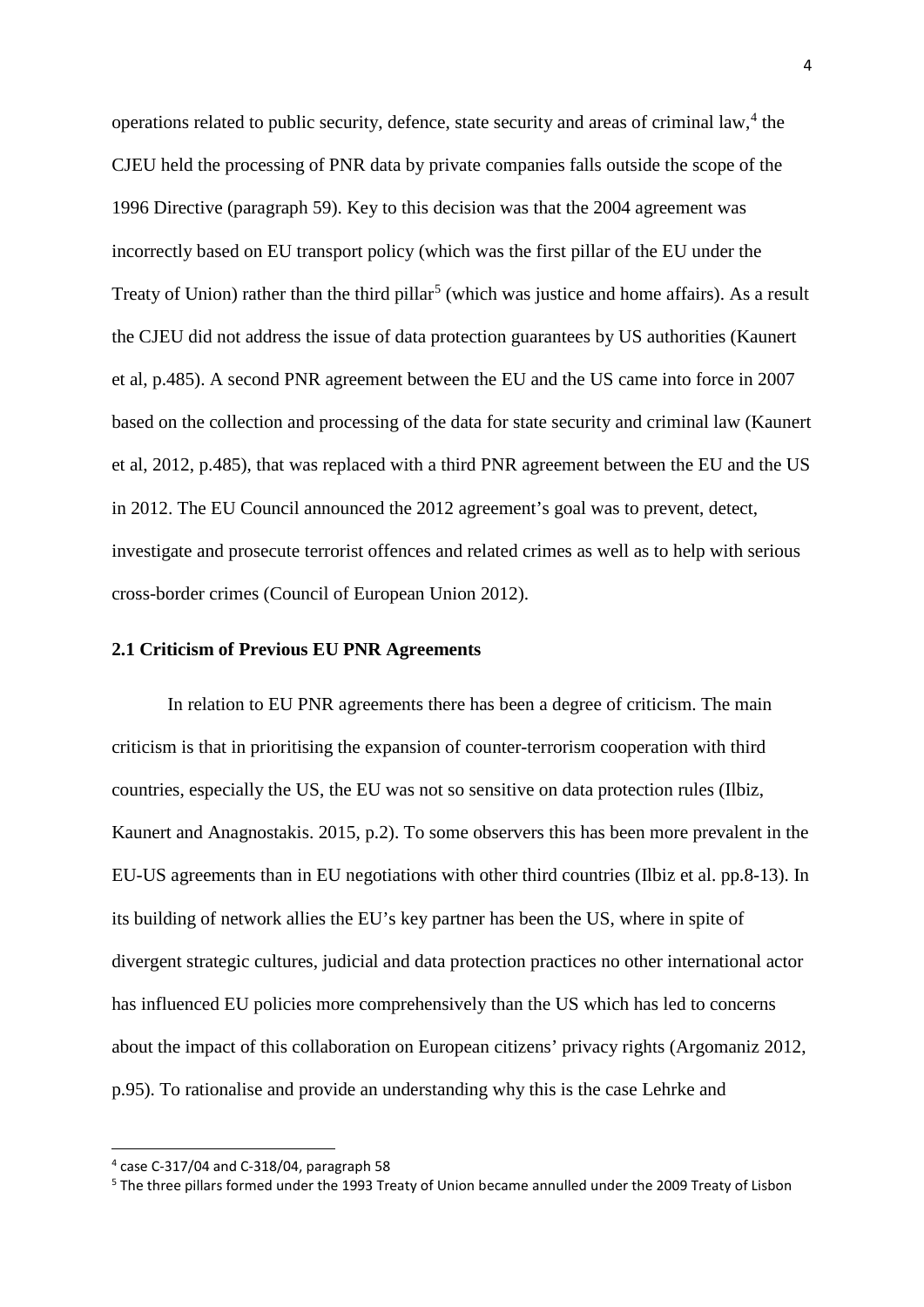Schomaker have developed the network hypothesis where the more embedded a country, or in this case the EU, is in networks through which the US could exert influence, the stronger is that country's counter-terrorism policy (2014, p.693). In applying this hypothesis Lehrke and Schomaker state that as the US has a presence in many different EU venues, the US was able to exercise influence of the Council and Commission (2014, p.698). This builds on Pawlak's earlier study. For Pawlak as the EU's security consciousness had not developed as rapidly as the US', the US had the opportunity exert a big influence on transatlantic agenda with the EU thereby dictating and shaping the EU's security agenda (2009, pp.9-10). Following the horrific Al Qaeda 9/11 attacks, the 2004 Madrid bombing and the 7/7 attacks in London in July 2005 it is understandable why the EU adopted the position they did. Addressing the threat posed by international Islamist groups EU bodies and agencies realised the need to be supportive in the international co-operation required to counter these groups posed to international security. In the early years of the  $21<sup>st</sup>$  century the Justice and Home Affairs Commission and its related bodies such as its policing agency Europol were still in their infancy and developing. One can see how and why the US took advantage of the EU's relative unpreparedness to counter terrorist threats. In fact prior to the 2009 Treaty of Lisbon Europol had to sell to EU Member States projects that must given priority whereas today projects are developed with Member States that are in line with Europol's overall strategy (Busuoic and Groenleer 2013, p.293). As will be discussed, this change of position will underpin the submission that an EU PNR Directive would not be led by or under the influence of US policy and legalisation. In maintaining a strong position in protecting personal data, the fear of antagonising third countries has virtually evaporated as seen with recent CJEU decisions.

#### **3. The EU's Directive on Passenger Name Records 2011/0023**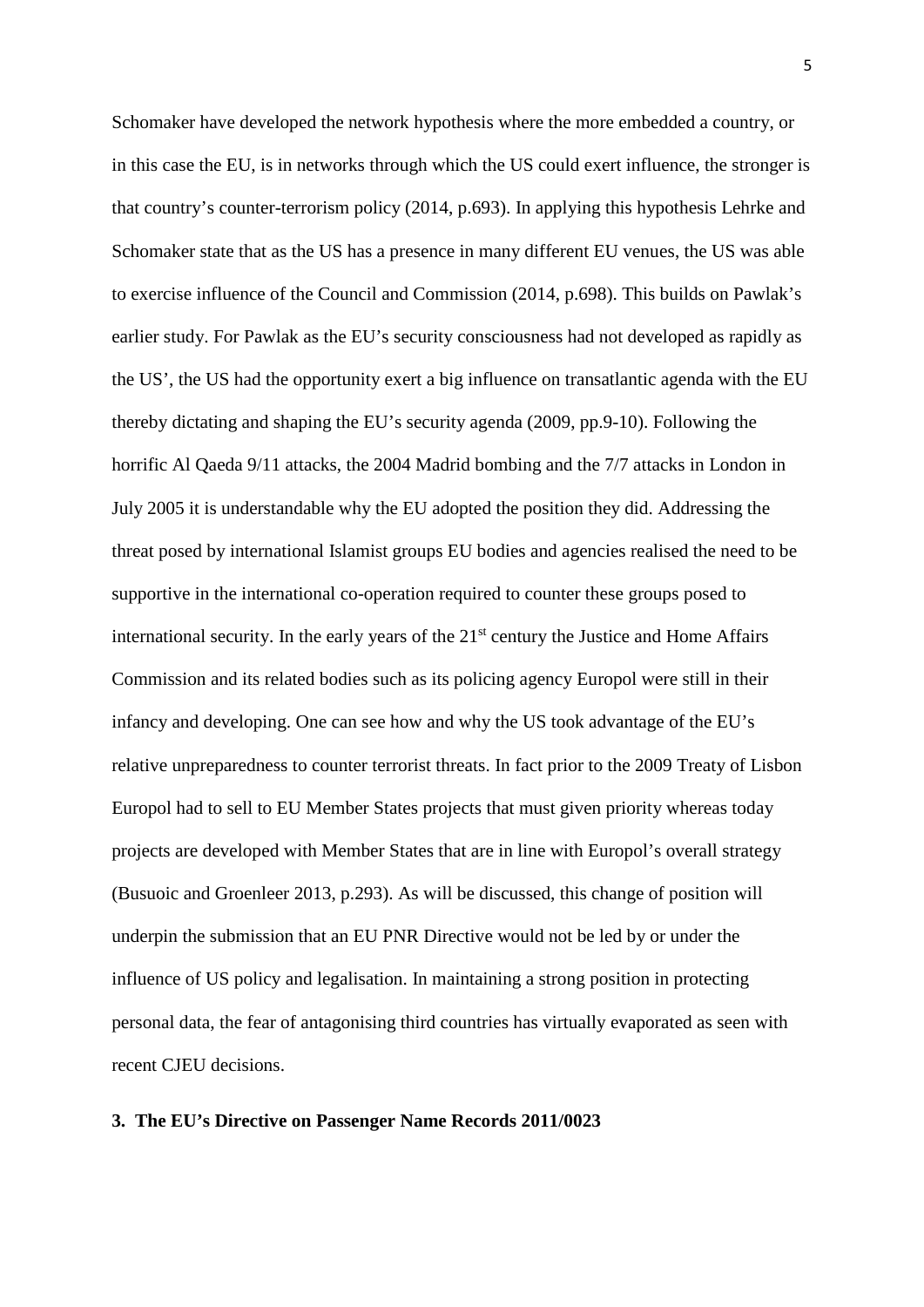In 2015 the EU considered introducing a PNR data Directive, but it was not the first time the EU considered this. In February 2011 the European Commission produced a proposal for a PNR data Directive for the prevention, detection, investigation and prosecution of terrorist offences and serious crime (2011/0023). At the time of its publication the explanatory memorandum drew a distinction between PNR data and aircraft passenger information (API)) stating that PNR data would be more effective in assisting agencies investigating terrorism and serious crime. Key to this is PNR data contains more information than API. While API contains a passenger's name, date of birth, gender, nationality and passport details PNR data contains the following information:

- Name of Passenger;
- Contact details for the travel agent or airline office;
- Ticketing details:
- Itinerary of at least one segment, which must be the same for all passengers listed;
- Name of person providing the information or making the booking;
- Passenger gender;
- Passport details (includes nationality, passport number and date of passport expiry);
- Date and place of birth;
- Billing information:
- Form of payment (include debit/credit card details);
- Contact details (potentially include landline/mobile phone numbers);
- Frequent flyer data; and
- Vendor remarks kept by the airline (International Civil Aviation Organisation (2010) Guidelines on Passenger Name Record (PNR) Data Quebec: International Civil Aviation organisation).

API information was seen as restrictive by the European Commission who in the explanatory

memorandum to the 2011 PNR Directive stated:

'API data does not enable law enforcement authorities to conduct an assessment of passengers and therefore do not facilitate the detection of hitherto "unknown" criminals or *terrorists*.' [my emphasis] (2011/0023 Directive p.7).

As PNR data contains wider information such as ascertaining who made the booking or

contact details and methods of payment, this can be cross-checked by agencies making it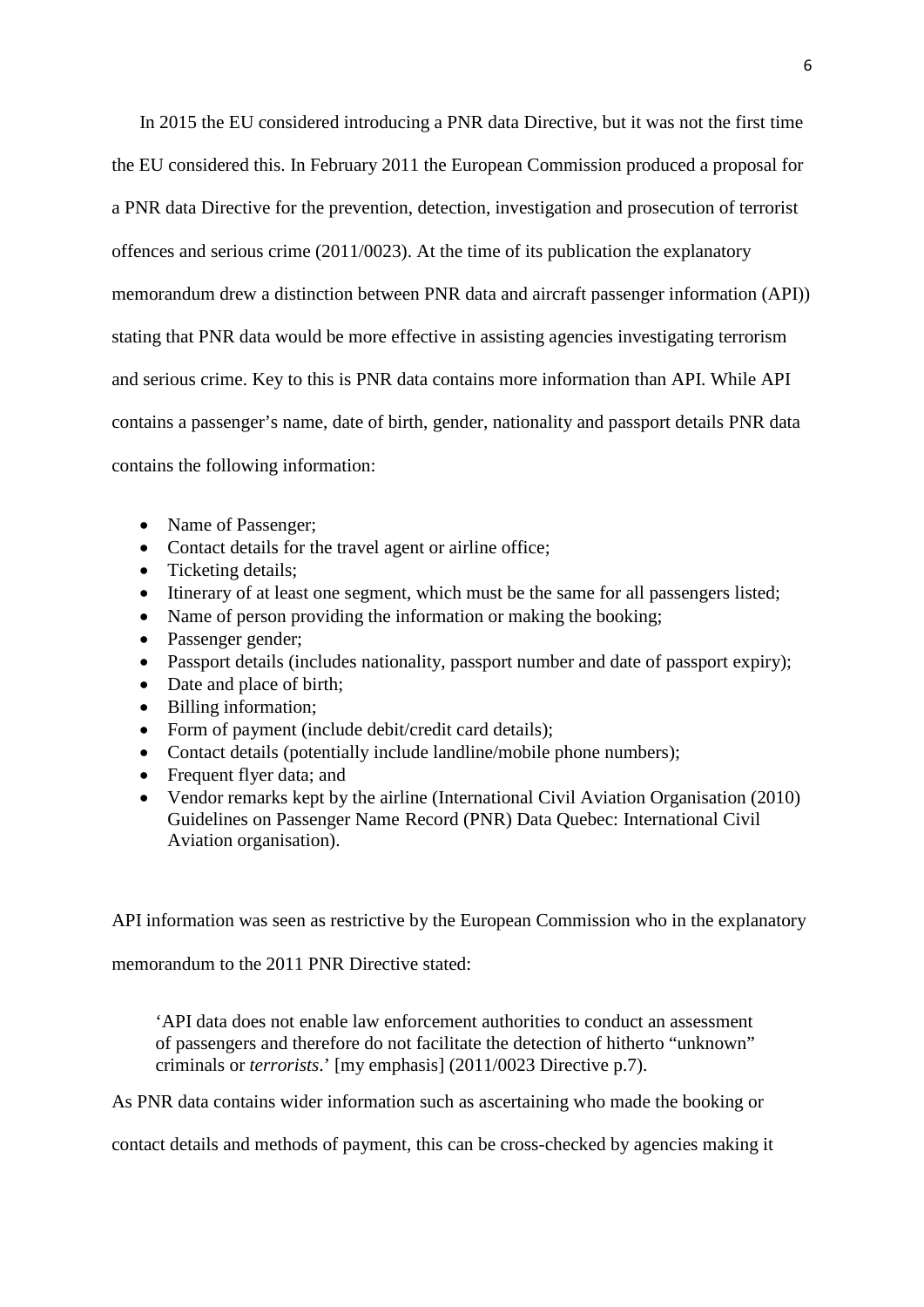easier for their investigating officers to identify connections with terrorist suspects or criminals already in their intelligence systems.

#### **3.1. Concerns Regarding the 2011 PNR Directive**

The main concern with the proposed PNR data Directive was the sufficiency of protection of personal data especially in relation to the transfer of PNR data to third countries. In addressing this point the proposed period of detention of PNR data by a competent authority in the Directive was 30 days, with the Passenger Information Unit to retain the data for five years (Directive 2011/0023, article 9). In addition to the conditions laid down by the 1995 Data Protection Directive, it was considered there was additional protection of personal data through the Justice and Home affairs Council Framework Decision regarding the protection of personal data processed in the framework of police and judicial cooperation in criminal matters. [6](#page-7-0) Under the Framework Decision the data subject has the right to expect the competent authority to fulfil its duties,<sup>[7](#page-7-1)</sup> which includes the right for the data subject to have a judicial remedy for any breach of the rights guaranteed to them by the applicable national law.<sup>[8](#page-7-2)</sup> Where PNR data is transferred to a third country once more the adequacy of data protection is mentioned as the Framework Decision is clear that prior to transfer of data from the EU the third country must have an adequate level of protection of the intended data processing. [9](#page-7-3) Even though these safeguards were mentioned, the European Parliament expressed concerns regarding the proposed method of automatically processing PNR data using fact based pre-determined assessment criteria was very wide and thought that such an assessment should never result in , "…profiling on the basis of sensitive data" (Directive 2011/0023, Memorandum, p.10). In 2011 the European Data Protection Supervisor

<span id="page-7-0"></span> <sup>6</sup> FD 2008/977/JHA

<span id="page-7-1"></span><sup>7</sup> FD 2008/997/JHA, article 18

<span id="page-7-2"></span><sup>8</sup> FD 2008/997/JHA, article 20

<span id="page-7-3"></span><sup>9</sup> FD 2008/997/JHA, article 14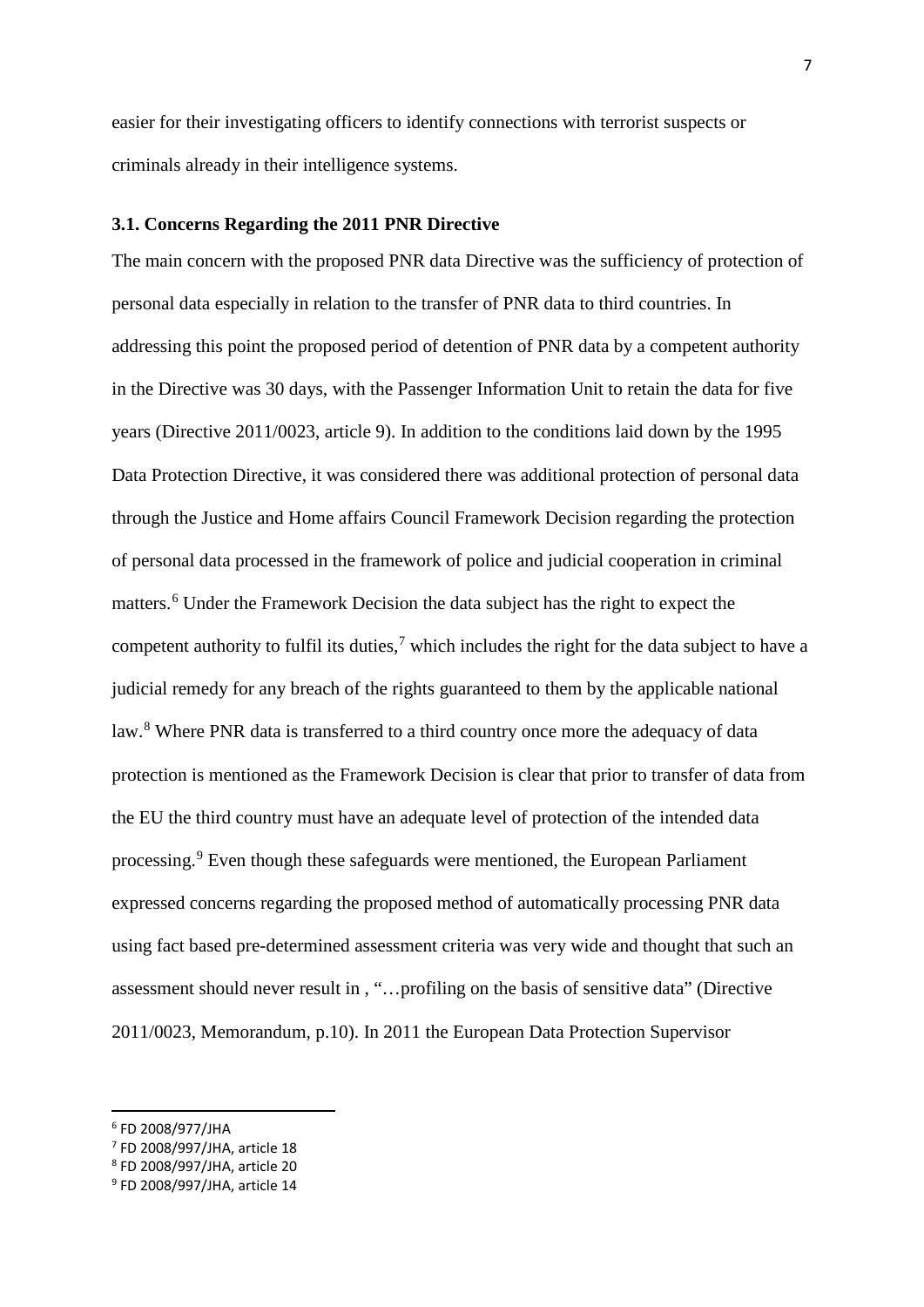questioned if the PNR data Directive was necessary and proportionate as he saw in the Directive insufficient protection of the individual's data privacy, a move he saw as contributing towards a surveillance society (Directive 2011/0023, Memorandum, p.10).

#### **4. The EU Adopts a Hard Line on Privacy: CJEU Decisions Related to Data Protection**

It is unfortunate that in *European Parliament v European Council and Commission* the CJEU did not address the question regarding the adequacy of data protection in third countries the EU makes agreements with, as the US has little in the way of legislative protection related to personal data. As Sotto and Simpson observe, the US legislative framework designed to protect personal data resembles a 'patchwork quilt' (2014, p.191). The lack of legal protection of personal data in the US has recently led to the EU annulling trade agreements, from which the CJEU decisions can be applied to PNR data exchange in any new directive.

#### **4.1 EU-US Trade Agreement: Safe-Harbour**

To protect EU citizens' personal data the EU-US Safe Harbour agreement was signed in 2000 under Decision 2000/520/EC in order to provide a streamlined process for US companies to comply with the 1995 Data Protection Directive. Among the privacy principles in the agreement it states that organisations must take reasonable precautions to protect personal information from loss, misuse and unauthorized access, disclosure, alteration and destruction.[10](#page-8-0) If US organisations flout EU privacy law the EU Commission can reverse the decision to grant the Safe Harbour arrangement.<sup>[11](#page-8-1)</sup> The agreement was mainly aimed at the private sector's access to personal data for business purposes, but in November 2013 the

<span id="page-8-0"></span> <sup>10</sup> Annex I, paragraph 12 Dec 2000/520, Export.gov, US-EU Safe Harbor Overview at [http://www.export.gov/safeharbor/eu/eg\\_main\\_018476.asp](http://www.export.gov/safeharbor/eu/eg_main_018476.asp) [accessed 23rd September 2015]  $11$ Art 3(4) Dec 2000/520European Commission, How will 'safe harbor' arrangement for personal data transfer

<span id="page-8-1"></span>to the US work? (09/10/2012) a[t http://ec.europa.eu/justice/policies/privacy/thridcountries/adequacy](http://ec.europa.eu/justice/policies/privacy/thridcountries/adequacy-faq1_en.htm)[faq1\\_en.htm](http://ec.europa.eu/justice/policies/privacy/thridcountries/adequacy-faq1_en.htm) [accessed 23rd September 2015]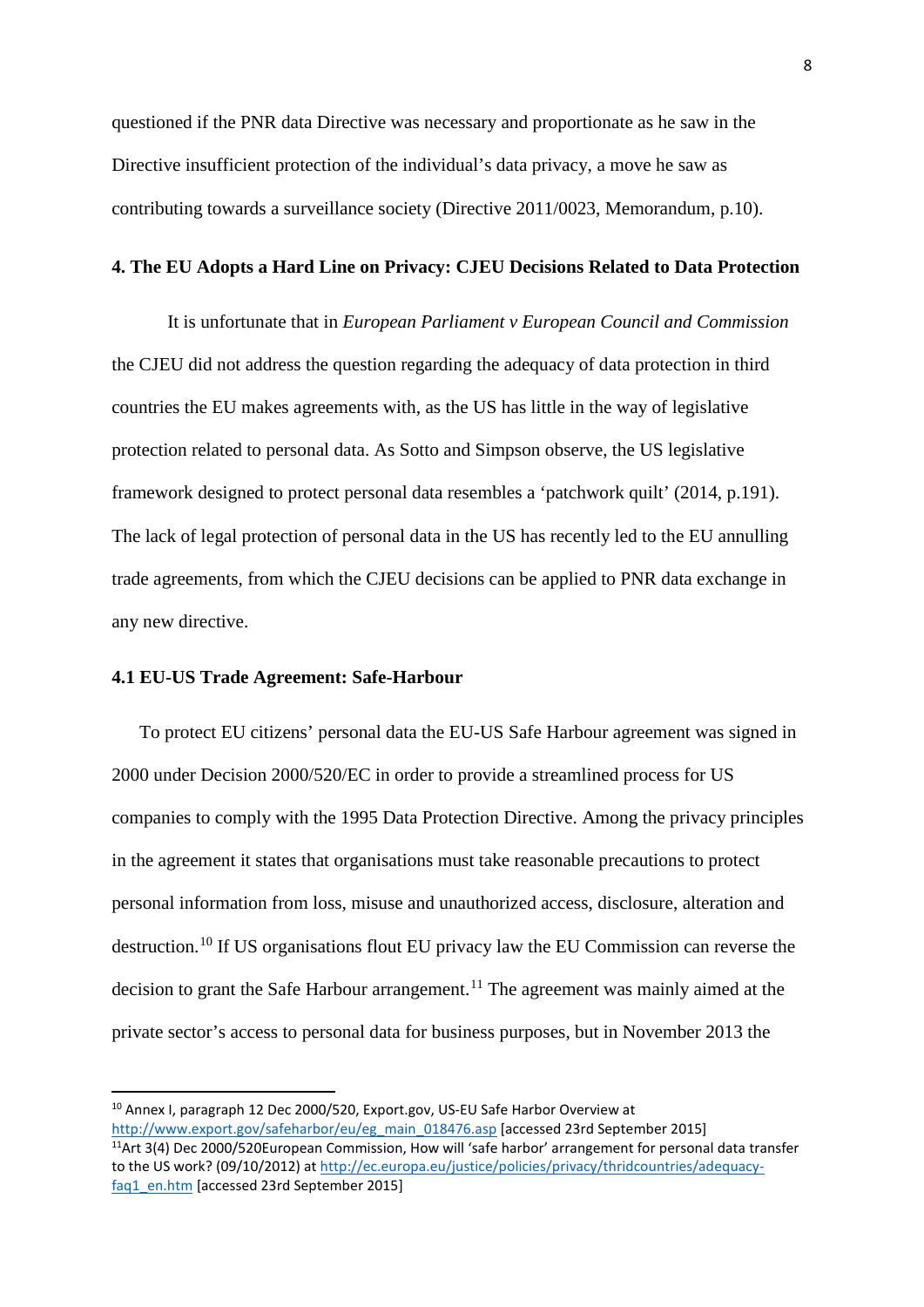European Commission expressed concerns over the large scale access by US Intelligence agencies to data transferred by Safe-Harbour certified companies (European Commission 2013, p.18). This concern came from the disclosure and revelations by former employee of the US intelligence agency, National Security Agency (NSA), Edward Snowden that the NSA was involved in bulk data collection that included many EU citizens (Greenwld 2014, p.92). This led to the European Commission stressing the importance of the national security exception in the Safe-Harbour Decision should only be used when it is, '…strictly necessary or proportionate'.[12](#page-9-0) If the EU's legal legitimacy credentials are to be measured, it is in the CJEU's judicial interpretation and decisions that demonstrates how data protection is deeply embedded in EU law.

#### **4.2** *Schrems* **Case**

Schrems, an Austrian citizen, used the social media network, Facebook, since 2008. Although his contract was registered within the EU at the time of his registration with Facebook Ireland, this is a subsidiary of Facebook Incorporated which is established in the US, where Facebook Ireland users' personal data is then transferred to the US. Schrems contended that the law and practice in the US did not ensure sufficient protection of his personal data and in referring to the Snowden revelations of NSA practices, he claimed his personal data could have been subject to retention by the NSA and other US federal agencies.[13](#page-9-1) Perceiving Schrems' complaint as unsustainable in law and bound to fail because he saw it as vexatious, the Irish Data Protection Commissioner did not see himself as being required to investigate the complaint as there was no evidence that Schrems' personal data had been accessed by the NSA.<sup>[14](#page-9-2)</sup> In Schrems' judicial review of the Irish Commissioner's

<span id="page-9-0"></span> <sup>12</sup> Dec 2000/520, p.19

<span id="page-9-1"></span> $13$  Ibid, paragraphs  $[26]$  –  $[30]$ 

<span id="page-9-2"></span><sup>14</sup> *Maximillian Schrems v Data Protection Commissioner* Case C-362/14 (Advocate General Opinion - delivered 23rd September 2015), paragraph [30]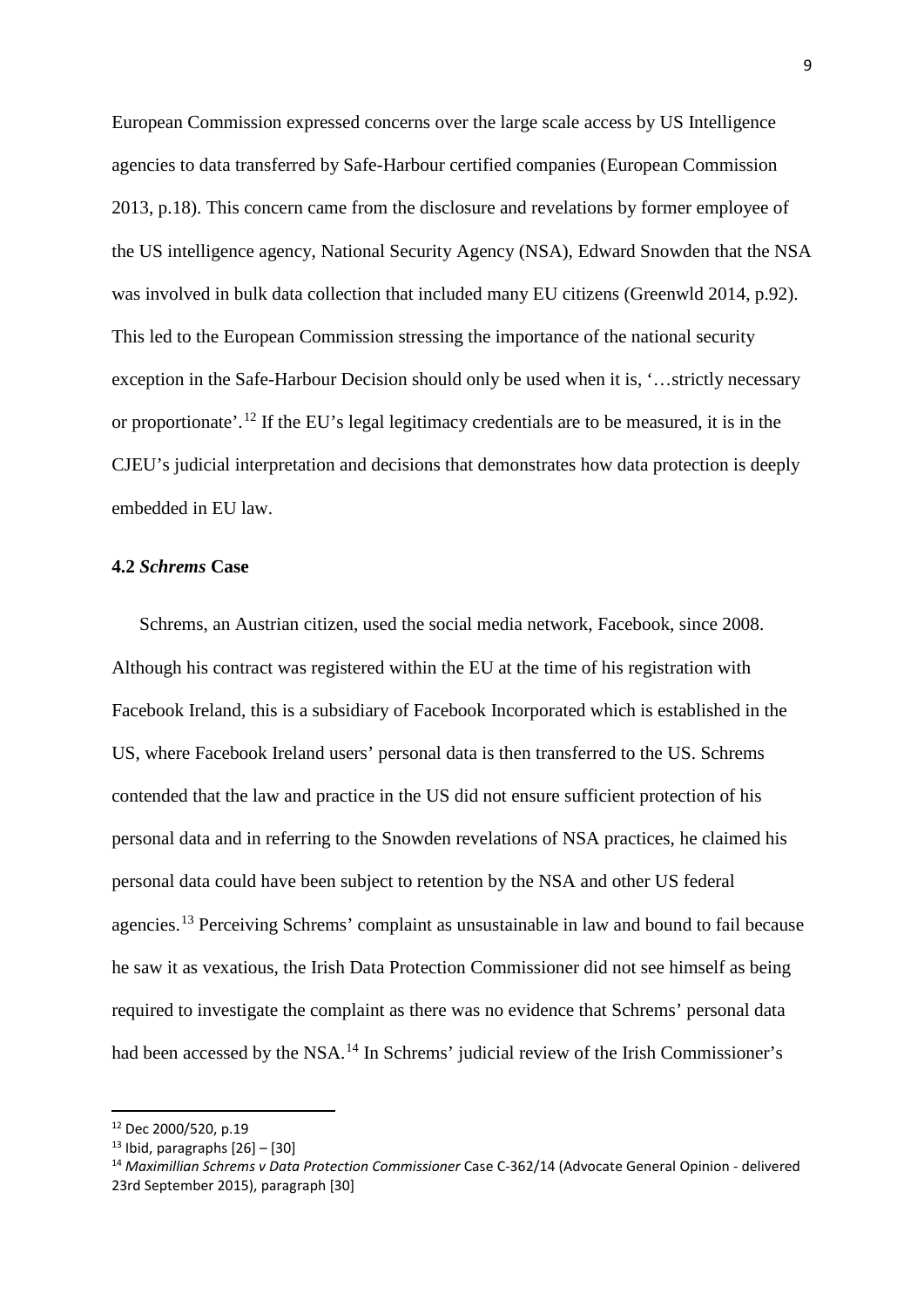decision,<sup>[15](#page-10-0)</sup> the Irish High Court held once personal data has been transferred to the US it is capable of being accessed by the NSA and other US federal agencies in the course of indiscriminate surveillance and interception of communications.<sup>[16](#page-10-1)</sup> Justice Hogan said if this matter was to be measured solely by Irish law and Irish constitutional standards a serious issue would arise which the Commissioner would have been required to investigate whether US law and practice in relation to privacy, interception and surveillance matched those standards.[17](#page-10-2) Acknowledging the Snowden revelations had exposed 'gaping holes' in contemporary US data protection practice,[18](#page-10-3) Justice Hogan did not see Schrems' complaint as 'frivolous or vexatious'[19](#page-10-4)and refereed it to the CJEU.

Advocate General Bot held that as intervention of independent supervisory authorities is at the heart of the EU's system of personal data protection, there must be a similar system of protection in the third country to which the data flows from the EU.<sup>[20](#page-10-5)</sup> In this case under the US' surveillance Act, Foreign Intelligence Surveillance Act 1978, the NSA accessed personal data inputted in Austria that was held by Facebook at a server in the US. Advocate General Bot held that the Foreign Intelligence Surveillance Court does not offer an effective judicial remedy to EU citizens whose personal data has been transferred to the US.<sup>[21](#page-10-6)</sup> He proposed that when the case went to the CJEU it should answer the question if the agreement is invalid.<sup>[22](#page-10-7)</sup> The CJEU did answer this question and declared the  $2000/520$  Decision as invalid<sup>[23](#page-10-8)</sup> and consequently brought to an end the Safe Harbour Agreement. Crucial to the Court reaching this decision were the requirements of article 25 of the 95/46 Directive on data

<span id="page-10-3"></span><sup>18</sup> Ibid, paragraph[69]

- <span id="page-10-5"></span> $20$  n 9, paragraph  $[210]$
- <span id="page-10-6"></span> $21$  Ibid, at [210] and [211]
- <span id="page-10-7"></span><sup>22</sup> Ibid, at [237]

<span id="page-10-0"></span> <sup>15</sup> *Maximillian Schrems v Data Protection Commissioner* [2014] IEHC 310

<span id="page-10-1"></span><sup>&</sup>lt;sup>16</sup> Ibid, paragraph [14]

<span id="page-10-2"></span><sup>17</sup> Ibid, paragraph [79]

<span id="page-10-4"></span><sup>19</sup> Ibid, paragraph [74]

<span id="page-10-8"></span> $23$  n 1, paragraph  $[107]$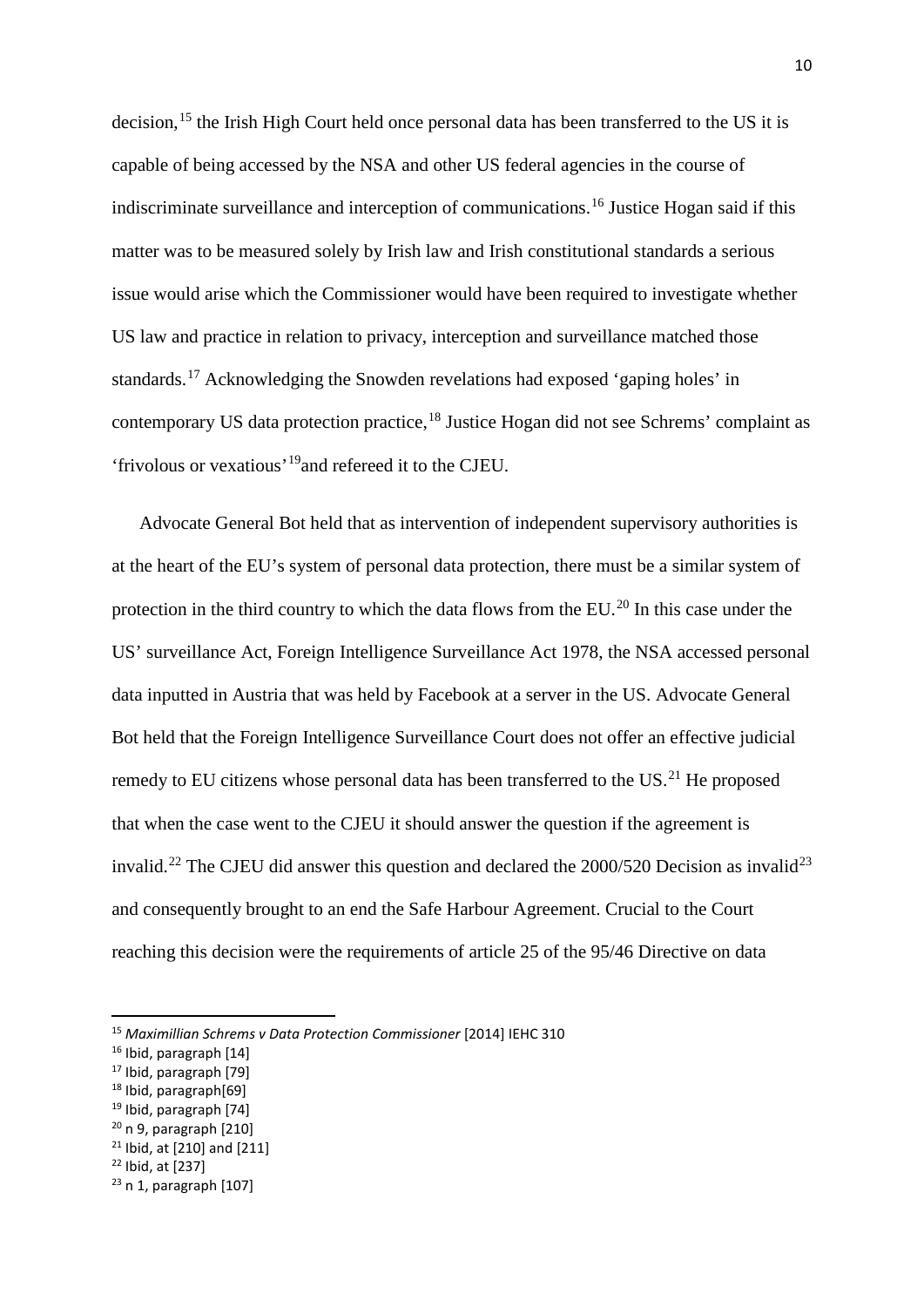protection. Where communications data is transferred from outside the EU to a third country, the EU is responsible for ensuring the third country has an adequate level of data protection. In doing so, consideration is given to the nature of the data, the purpose and duration of the processing operation of the data, the country of origin and final country of destination, the law in operation related to data protection in the third country and the professional rules and security measures deployed regarding the data in the third country.<sup>[24](#page-11-0)</sup>

The most pertinent part of article 25 related to the issue in *Schrems* is it being the Commission's responsibility to find that the third country ensures an adequate level of protection of basic freedoms and rights of individuals.[25](#page-11-1) Should the Commission find the third country does not provide an adequate level of protection, Member States are to take measures to prevent the transfer of data to the third country.[26](#page-11-2) Crucial to determining this is what is meant by the term 'adequate'. The third country is not required to ensure there is a level of data protection identical to that guaranteed in EU law,  $27$  Advocate General Bot said that the protection implemented by the third country may differ from EU law, but it must provide adequate protection that is equivalent to that afforded by the 95/46 Directive.<sup>[28](#page-11-4)</sup> Adopting the linguistic viewpoint of the word 'adequate' which means satisfactory or sufficient, Advocate General Bot said the obligation of the Commission is to ensure the third country has a sufficiently high level of protection of fundamental rights.<sup>[29](#page-11-5)</sup> The obligation to ensure the adequacy of data protection is not a one-off obligation made at the time of agreement. The obligation for the third country is an ongoing obligation to ensure that no changes in circumstances arise that can call into question the initial assessment<sup>[30](#page-11-6)</sup> and it is

- <span id="page-11-4"></span> $28$  n 9, paragraph  $[141]$
- <span id="page-11-5"></span><sup>29</sup> Ibid, paragraph [142]

<span id="page-11-0"></span> $24$  art 25(2) Directive 95/46/EC

<span id="page-11-1"></span> $25$  Ibid, art 25(6)

<span id="page-11-2"></span> $26$  Ibid, art 25(4)

<span id="page-11-3"></span> $27$  n 1, paragraph [73]

<span id="page-11-6"></span><sup>30</sup> Ibid, paragraph [147]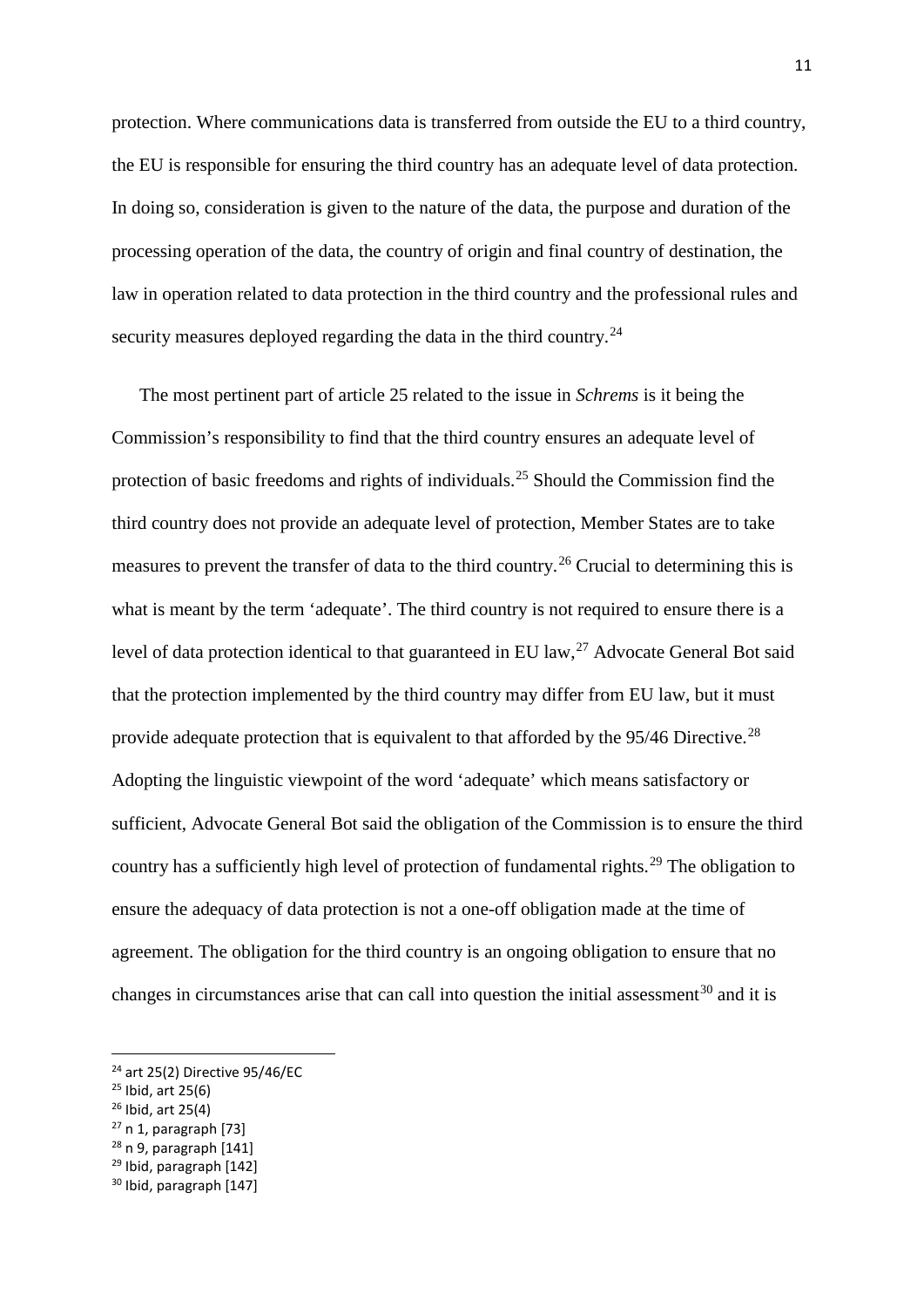expected the Commission will regularly review the third country's level of protection.<sup>[31](#page-12-0)</sup> It was on this legal point that Schrems was successful as the CJEU found the 2000 Decision did not cover the situation to limit interference by US state bodies authorised under legitimate objectives, such as national security, in US law to interfere with personal data transferred from the EU.[32](#page-12-1) The Court added that legislation permitting public authorities access to the content of electronic communications on a *generalised basis* must be regarded as compromising the essence of the fundamental right to privacy under the CFRF.<sup>[33](#page-12-2)</sup> On the latter point, the CJEU found there to be no effective remedy for an individual ensure the data was used in compliance with legal provisions similar to those found in the EU.<sup>34</sup>The main surprise from *Schrems* is not in finding that the Safe Harbour Agreement was ruled as invalid, with such gaping holes in US privacy law and lack of protection of personal data is that this Agreement lasted for fifteen years.

It may come as a surprise that the US has no legislation that deeply embeds data protection within its legal system. Other western states that have agreements with the EU appear to apply similar legal principles in relation to data protection. For example the US' northern neighbour, Canada has the Privacy Act 1985 as well as Personal Information Protection and Electronic Documents Act 2000, the latter being concerned solely with the use of electronically stored personal data. Both Acts are clear that personal information cannot be used unless it meets strict criteria<sup>[35](#page-12-4)</sup> similar to the provisions in the 95/46 Directive and both Acts also have sufficient safeguards where individuals can make complaints to the Privacy

<span id="page-12-0"></span> $31$  Ibid, paragraph [137], n6, paragraph [76]

<span id="page-12-1"></span> $32$  n 1, paragraph [88]

<span id="page-12-2"></span><sup>33</sup> Ibid, paragraph [94]

<span id="page-12-3"></span><sup>&</sup>lt;sup>34</sup> Ibid, paragraph [95]

<span id="page-12-4"></span><sup>35</sup> s.7 Privacy Act (1985 (Canada), s.4 Personal Information Protection and Electronic Documents Act 2000 (Canada)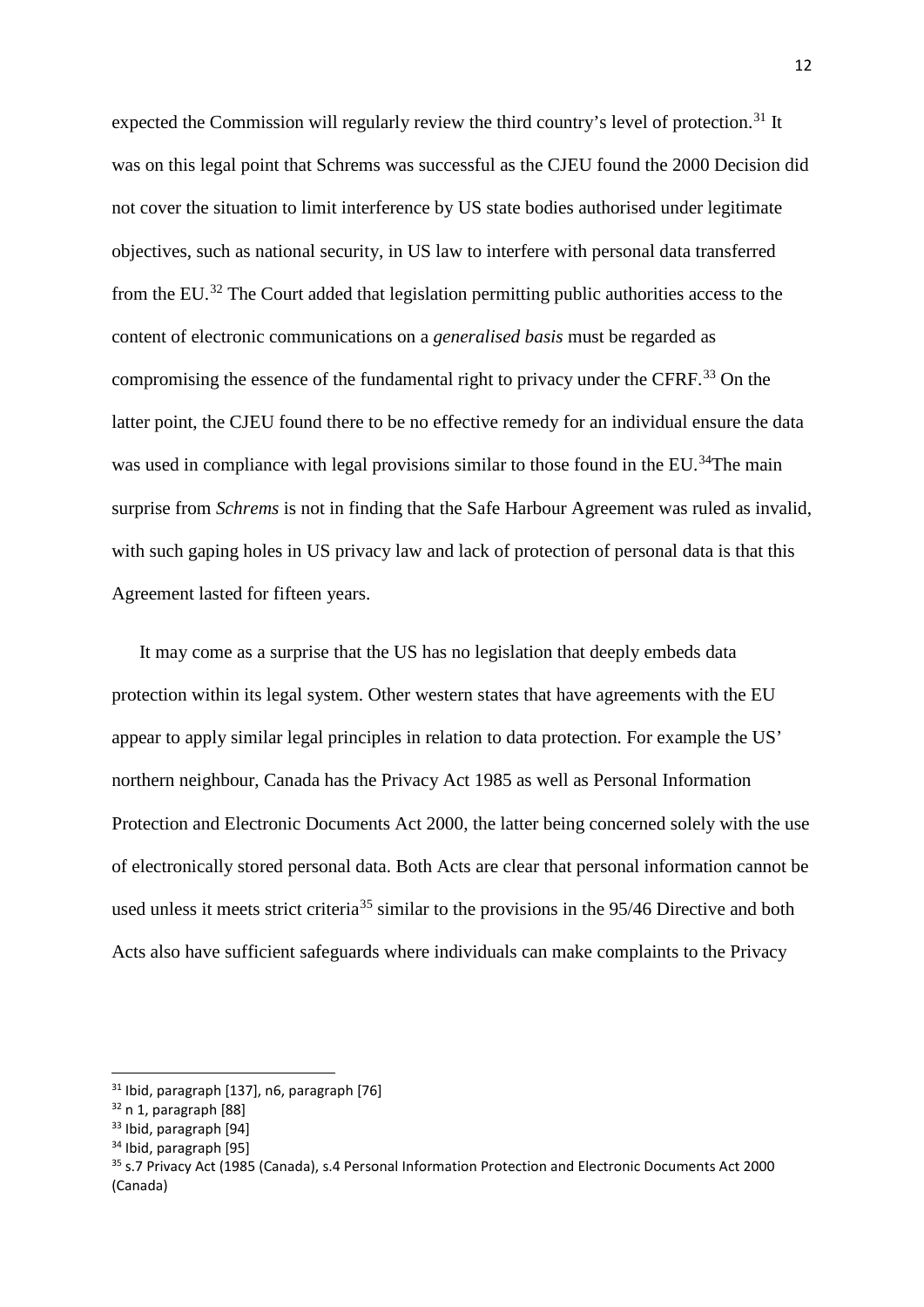Commissioner<sup>[36](#page-13-0)</sup> and the Canadian courts.<sup>[37](#page-13-1)</sup> Likewise the Australia's Privacy Act 1988 contains similar provisions as the Canadian legislation with section 7 promoting the privacy of an individual's personal data with the safeguards including complaints to the Australian Privacy Commissioner<sup>[38](#page-13-2)</sup> or to an Australian Court.<sup>[39](#page-13-3)</sup> As both Canada and Australia have agreements with the EU regarding the processing and transfer of passenger name record data held by air carriers<sup>[40](#page-13-4)</sup> the two respective states' legislation clearly offers a level of protection equivalent to that afforded by the 95/46 Directive. The decisions in *Digital Rights* and *Schrems* demonstrates how EU law views the importance in protecting personal data and why it is best placed as an international actor to encourage those third countries it has agreements with to adopt similar measure in relation to data protection.

#### **4.3** *Digital Rights* **Case**

How CJEU decisions impact on EU and Member States' law was seen in *Digital Rights Ireland*<sup>[41](#page-13-5)</sup> where the Court ruled that an EU Directive was invalid.<sup>[42](#page-13-6)</sup> The case centred mainly on Directive 2006/24/EC that laid down an obligation on publicly available electronic communications services or public communications networks to retain certain data generated or processed by them. As collaboration between EU Member States was seen as critical, the Directive was introduced following the Al Qaeda attack in London 2005 with the intention to facilitate the exchange of personal data in order to enhance the prevention capabilities regarding acts of terrorism and crime (Bignami 2007, p.237). The 2006 Directive was also introduced to shift data protection rights from national to EU level thereby ensuring the

<span id="page-13-0"></span> <sup>36</sup> Ibid, s.29, s.11

<span id="page-13-1"></span><sup>37</sup> Ibid, s.34, s.46

<span id="page-13-2"></span><sup>38&</sup>lt;sub>S</sub>. 34 Privacy Act 1988 (Australia)

<span id="page-13-3"></span><sup>39</sup> Ibid, s.46

<span id="page-13-4"></span><sup>40</sup> Agreement (Canada) L 82/15, Agreement Australia L 186/4

<span id="page-13-5"></span><sup>41</sup> Digital Rights [2014]EUECJ C-293/12, [2014] 3 WLR 1607

<span id="page-13-6"></span><sup>42</sup> Ibid, paragraph [71]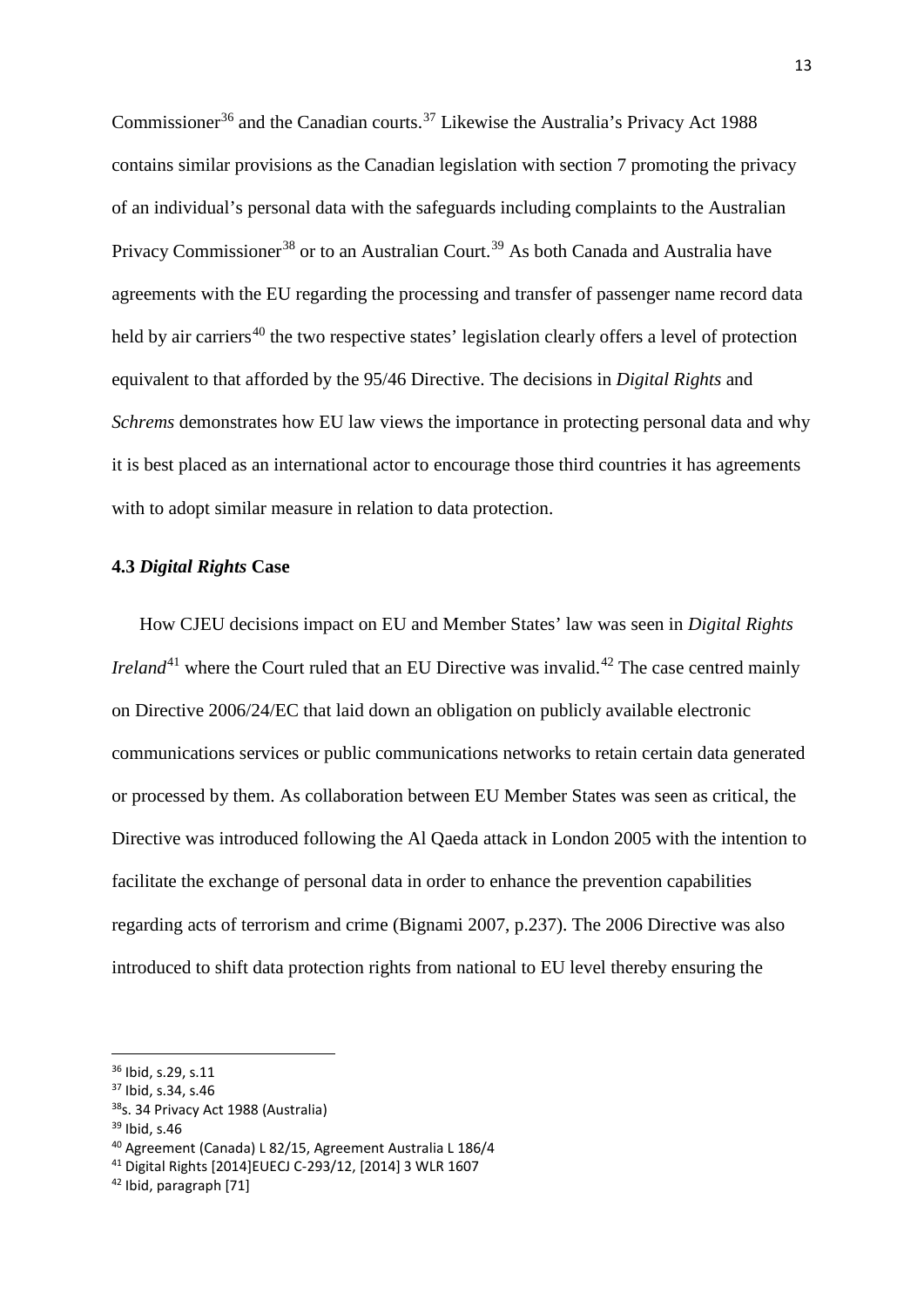police and the judiciary in one Member State respect the data protection rights in another Member State.<sup>[43](#page-14-0)</sup> As the Directive allowed EU Member States' intelligence and policing agencies to collect bulk data, the CJEU examined the acceptable limits of mass surveillance and the function of data protection (Roberts 2015, p.538) in relation to compatibility with articles 7 and 8 EU's Charter of Fundamental Rights and Freedoms (CFRF). Regarding data protection the CJEU found the 2006 Directive to be invalid. Key to this decision was article 4 of the Directive allowing Member States to adopt into its national law measures ensuring that data retention is provided only to the competent national authorities in specific cases.

In *Digital Rights* the CJEU saw two key legal issues as important to ensure personal data is protected:

- 1. EU legislation must lay down clear and precise rules governing the scope and application of the measure in question, especially in relation to access to and use of personal data;
- 2. Minimum safeguards are imposed to provide sufficient guarantees effectively protecting personal data against the risk of abuse and against unlawful access and use.[44](#page-14-1)

Analysing the inadequacies of article 4 in the 2006 Directive, the CJEU held it did not expressly provide that access to the use of the data was strictly restricted for the purpose of preventing and detecting precisely defined serious offences or of conducting criminal prosecutions relating to such crimes; the only conditions for Member States to retain data specified in article 4 was when it was necessary and proportionate to do so.<sup>[45](#page-14-2)</sup> The CJEU these data retention measures were too vague, as the principles of necessity alone cannot justify imposing limitations on citizens' rights.<sup>[46](#page-14-3)</sup> While acknowledging that data retention is an important strand in terrorism and serious crime investigations to ensure public safety and it is

<span id="page-14-0"></span> <sup>43</sup> Ibid, pp.234-236

<span id="page-14-1"></span><sup>44</sup> Digital Rights [2014]EUECJ C-293/12, [2014] 3 WLR 1607 at [54]

<span id="page-14-2"></span> $45$  Ibid at [61]

<span id="page-14-3"></span> $46$  Ibid at  $[66]$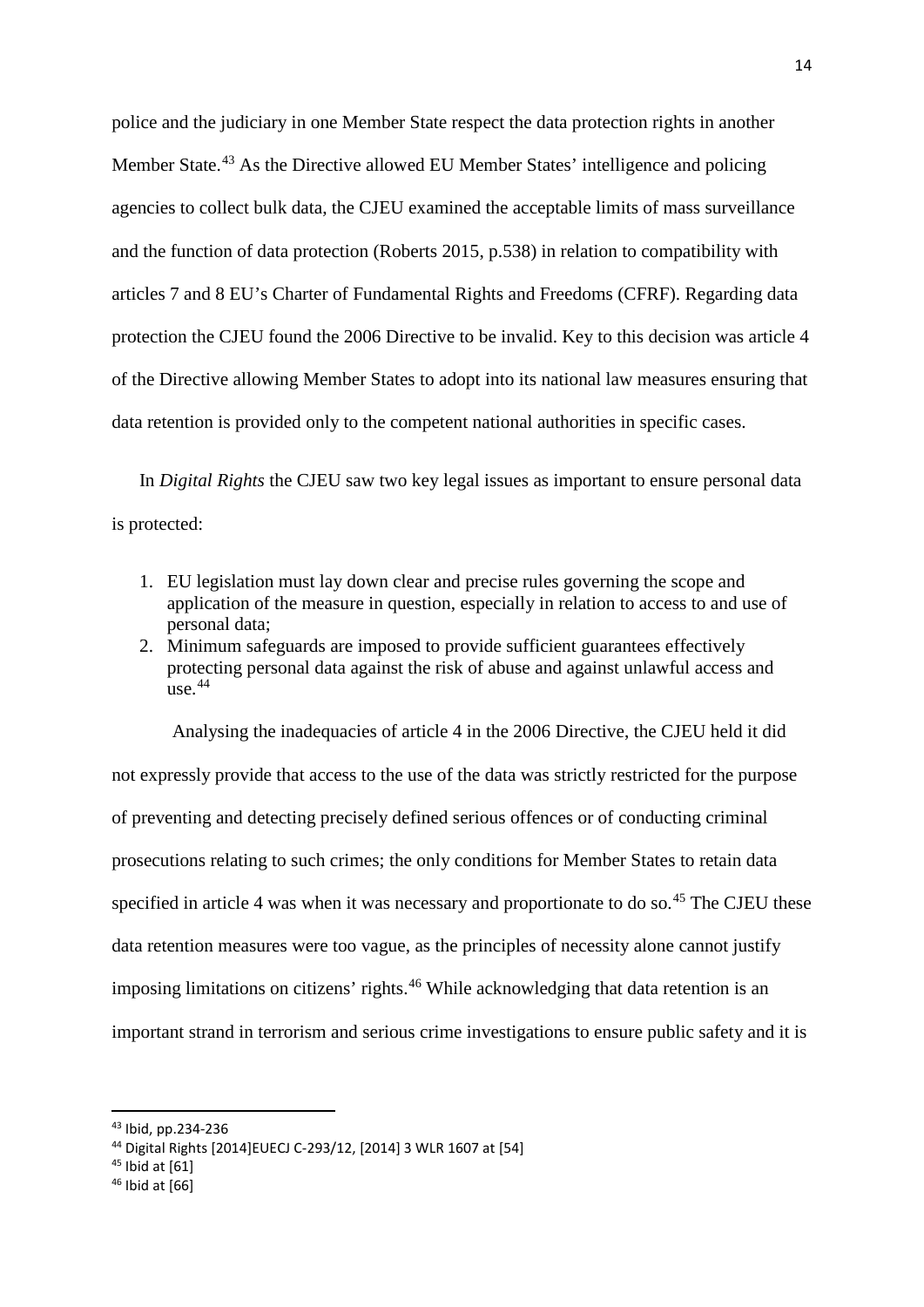in these specific grounds there could be a justification,<sup>[47](#page-15-0)</sup> in *Digital Rights* the CJEU has made it clear that the protection of personal data is equally important. The *Digital Rights* decision is not a 'total knockout' to mandatory retention (Ojanen, 2014, p.539). In drawing up legislation that specifically gives the legitimate aim for the retention such as to support investigations into acts of terrorism or serious organised crime, specifying realistic periods of data retention and sufficient safeguards into protecting rights of privacy and data protection would be sufficient. What the *Digital Rights* decision does is impose on the EU and member States' legislators a new level of responsibility to protect fundamental rights, it composes substantive instructions for law-makers at EU and national level to guarantee the protection of data protection and, importantly, provides a strict judicial scrutiny test (Granger and Irion 2014, p.849).

The impact of *Digital Rights* is seen in a number of Member states. In the UK *R (on the application of Davis and ors) v Secretary of State for the Home Department and ors*<sup>[48](#page-15-1)</sup> the High Court examined the provisions of data retention and how it balances with the protection of personal data in the Data Retention and Investigatory Powers Act 2014 (DRIPA) that was introduced by the UK government in response to the *Digital Rights* decision, Following the CJEU's decision in *Digital Rights* he High Court held that regardless of the changes the UK Government made in relation to data retention, DRIPA still failed to provide sufficient safeguards against unlawful access to and use of retained data by public authorities and as such the Act infringed the principle of proportionality.<sup>[49](#page-15-2)</sup> Lord Justice Bean made it clear that in protecting fundamental rights in relation to personal data, derogations and limitations to that right must only occur when it is strictly necessary and this can only be achieved if legislation lays down clear and precise rules governing the scope of that derogation and

<span id="page-15-0"></span> $47$  Ibid at [51]

<span id="page-15-1"></span><sup>48</sup> [2015] EWHC 2092 (Admin)

<span id="page-15-2"></span><sup>49</sup> Ibid, at [88]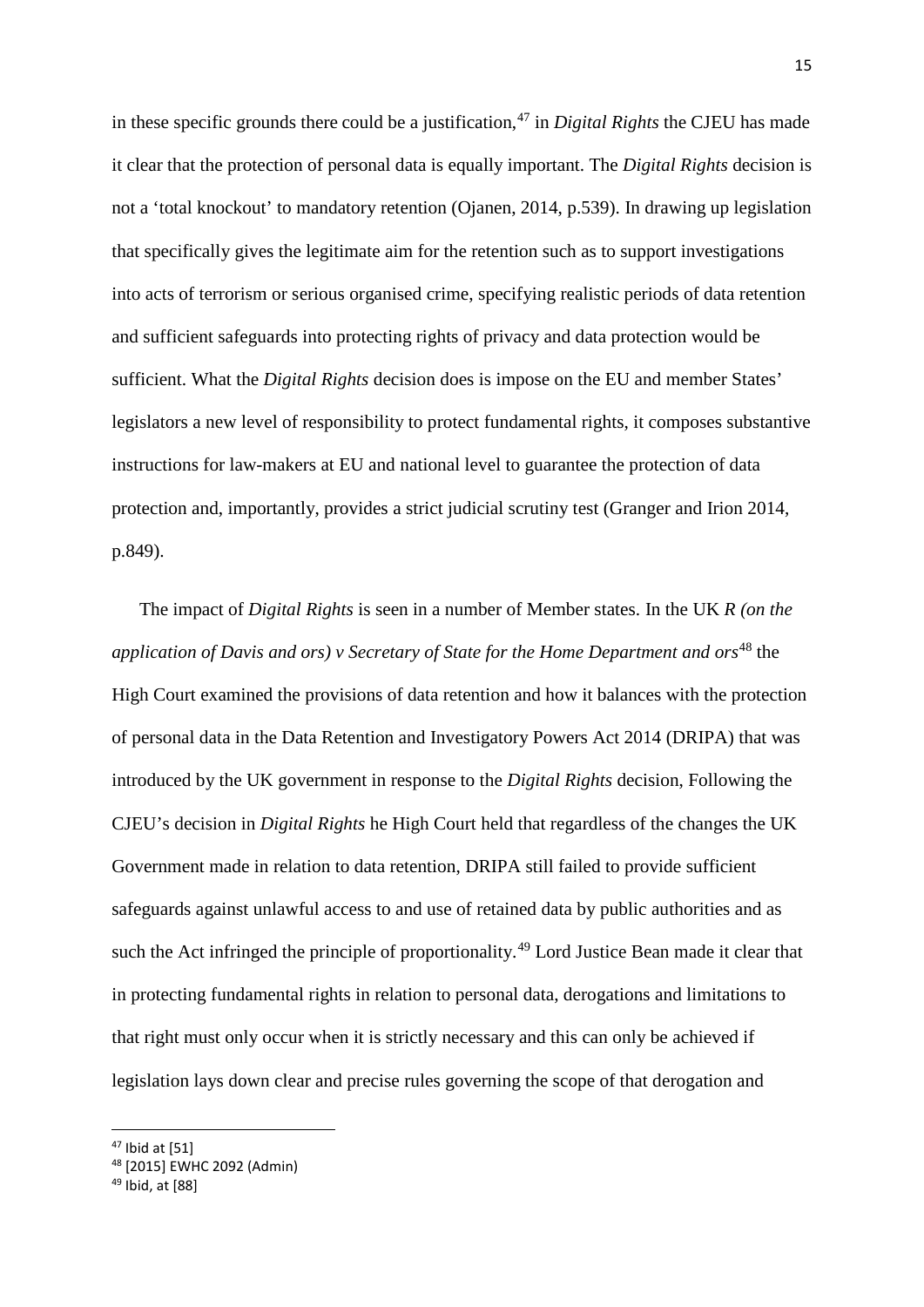limitation.<sup>[50](#page-16-0)</sup> He also added that sufficient safeguards should be imposed in order to give sufficient protection against the risk of abuse or unlawful access to that data. In saying this, he stressed the point that legislation permitting a general retention of personal data must expressly be restricted to the purpose of preventing, detecting, or, conducting prosecutions for serious offences.<sup>[51](#page-16-1)</sup>

In March 2015 a national Dutch court in The Hague followed the CJEU and found Holland's surveillance and data retention law fell under the EU law and the CFRF. As the Dutch law failed to conform adequately to articles 7 and 8 of the CFRF, along with the court also finding insufficient safeguards, the Court suspended the Dutch law (Meyer 2015). Similar legal issues were found in the respective domestic statutory provisions regarding surveillance of communications post-*Digital Rights* by the respective judiciaries in Sweden, Romania and Belgium where their respective courts have held their legislation to be in breach of EU law.[52](#page-16-2) All of the Member State domestic court findings centred on two key legal points raised in *Digital Rights*, which are vague provisions to access and retain communications data and the lack of sufficient safeguards protecting potential abuse in the use of that data. From these court decisions it is clear that to achieve sufficient safeguards of data protection, the responsibility must be taken from politicians and placed with the judiciary or totally independent bodies.

#### **4.4 Main Points from the Schrems and Digital Rights Decisions**

What we witness with both of these cases is how the EU is maturing and becoming stronger in challenging legislation, agreements and decisions that impact on EU citizens'

<span id="page-16-0"></span> <sup>50</sup> Ibid at [91a]

<span id="page-16-1"></span> $51$  Ibid at [91b]

<span id="page-16-2"></span><sup>52</sup> *R (on the application of Davis and ors) v Secretary of State for the Home Department and ors*, [2015] EWHC 2092 (Admin), paragraph [111]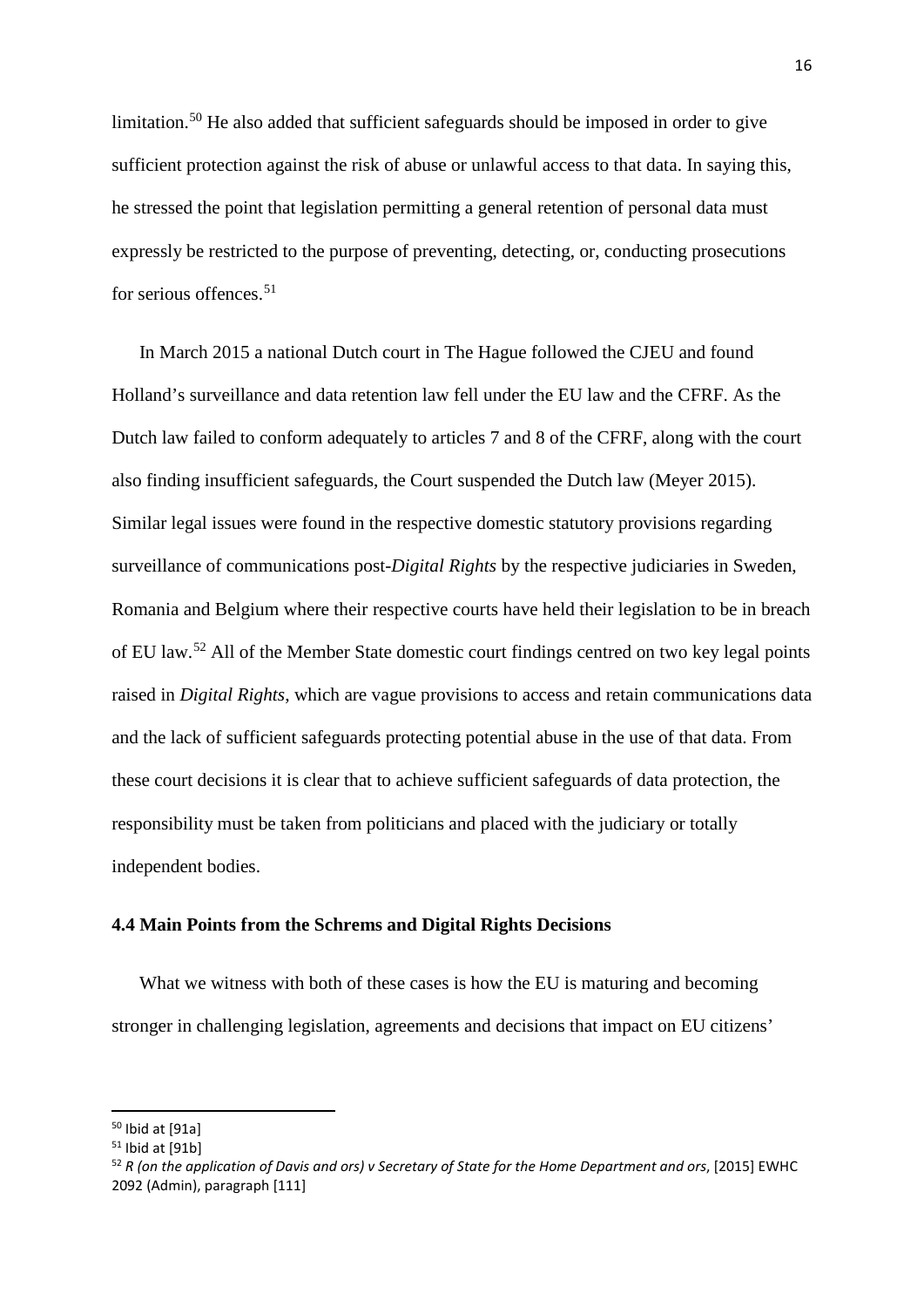personal data. The *Schrems* case in particular demonstrates the moral courage of the EU's judiciary to declare that arguably the most powerful economic state, the US' law on privacy is lacking sufficient protection and is inadequate to handle EU citizens' personal data thereby ending an important economic trade agreement. As a result of the CJEU's decision in *Schrems* the Safe-Harbour Agreement was swiftly been replaced by the EU-US Privacy Shield where the US is committed to ensuring the US public authorities access to personal data will be subject to clear conditions, limitations and oversight, preventing generalised access with a complaint system to a dedicated new Ombudsman (European Commission Press Release 2016). This demonstrates how the EU's standing as an influential and important international actor is increasing and maybe suggests that there has been a power shift from that discussed with the early EU-US PNR agreements that suggested that the power laid with the US. As we enter the second decade of the  $21<sup>st</sup>$  century decisions like that seen in *Schrems* suggest that there is at least parity in the power paradigm between the EU and the US.

The *Digital Rights* decision is equally important as the decision covers more than striking out one EU Directive, it impacted on legislation within the Member States. More importantly it set down a legal marker for all legislation and legal instruments to adhere to on issues around necessity, proportionality and importantly having specific reasons as to why statutory power should be given to state authorities to interfere with citizens' personal data. This underpins agreements made by EU bodies and agencies with third countries. Another impact the *Digital Rights* decision has had in relation to EU legal instruments is in bringing to the fore the importence of adherence by the EU bodies and agencies as well as the Member States to the CFRF. While acting in a manner compatible with the European Convention of Human Rights which all EU Member States must signed up to, certainly post Digital Rights they must act in a manner than complies with the CFRF.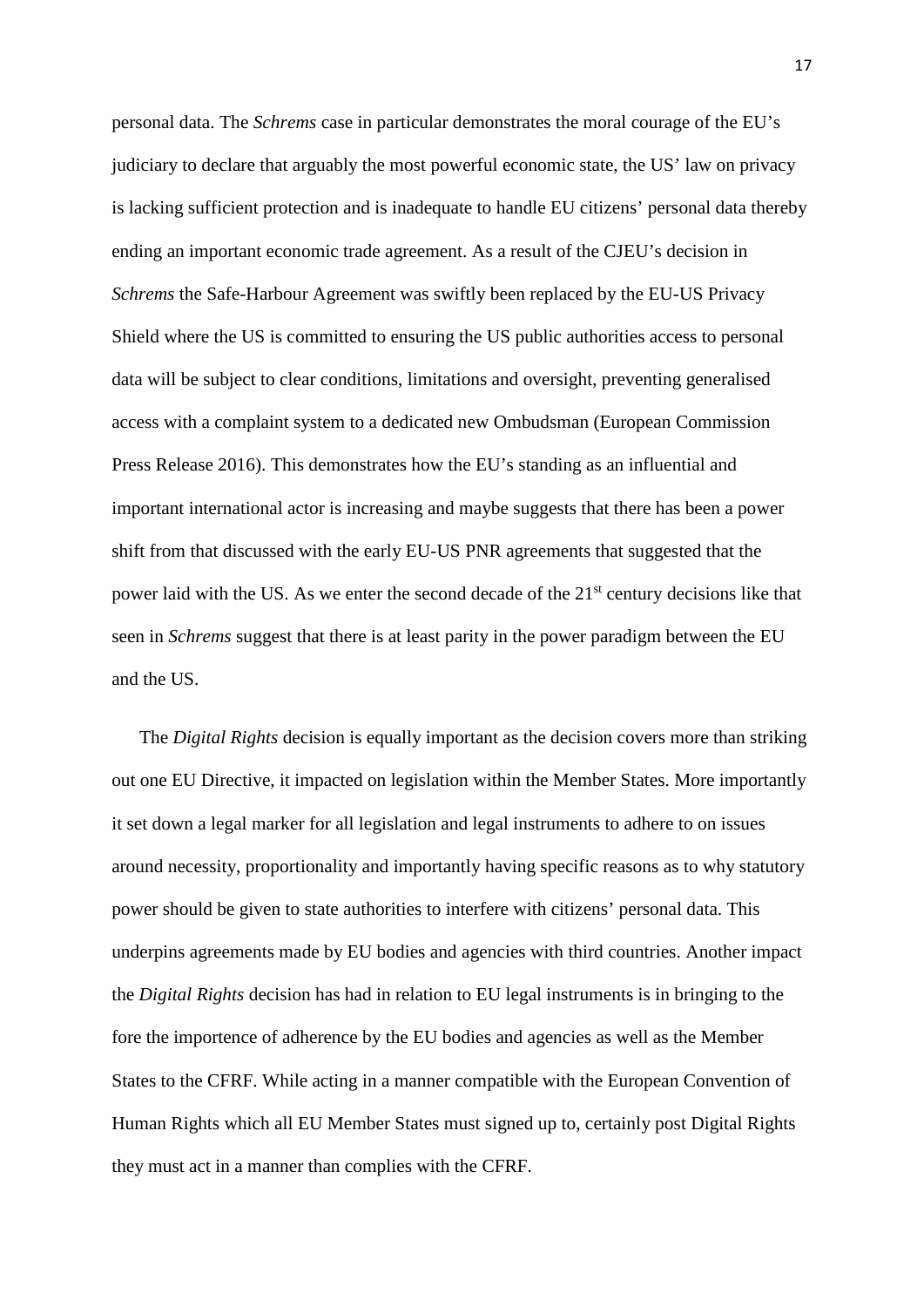#### **5. 2015 Proposed New Version of a PNR Directive**

A new draft text on an EU system for the use of PNR data was tabled by Timothy

Kirkhope MEP which was discussed in the LIBE Committee on 26 February 2015 (Bakowski and Voronova 2015, p.4). An evaluation of the necessity and proportionality of the proposal in the face of current security threats, its scope (list of offences covered), retention periods, the inclusion or exclusion of intra-EU flights, the connection with the on-going data protection reform, as well as the consequences of the CJEU judgment in *Digital Rights*, were among the issues discussed by MEPs.

The changes proposed in the revised draft report include:

- The scope of the proposal is narrowed to cover terrorist offences and serious "transnational" crime (the list of specific offences includes, for instance, trafficking in human beings, child pornography, trafficking in weapons, munitions and explosives);
- Sensitive data to be permanently deleted no later than 30 days from the last receipt of PNR containing such data by competent authorities. Other data will continue to be masked after 30 days;
- The inclusion of intra-EU flights (not initially included by the Commission, but the Council of the European Union favours the inclusion of internal EU flights);
- 100% coverage of flights (the Commission text proposed to reach 100%) coverage of international flights in gradual steps);
- Access to the PNR data continues to be allowed for five years for terrorism, but is reduced to four years for serious crime;
- Each EU Member State should appoint a data protection supervisory officer;
- Persons who operate security controls, who access and analyse the PNR data, and operate the data logs, must be security cleared, and security trained;
- The period for Member States to transpose the directive is extended from two to three years (given the specific technological and structural demands of setting up an EU PNR system for each Member State) (Bakowski and Voronova 2015 pp.4-5).

In addition to the terrorist attacks in Paris in January 2015, the Islamic Sate attacks in Paris

on the 13th November 2015 may have accelerated movement by EU officials in relation to the

2015 PNR Directive proposal as on the  $4<sup>th</sup>$  December 2015 the Council of the European union

moved swiftly to endorse the PNR Directive proposal that was approved by the European

Parliaments' Civil Liberties, Justice and Home Affairs committee with a vote due in the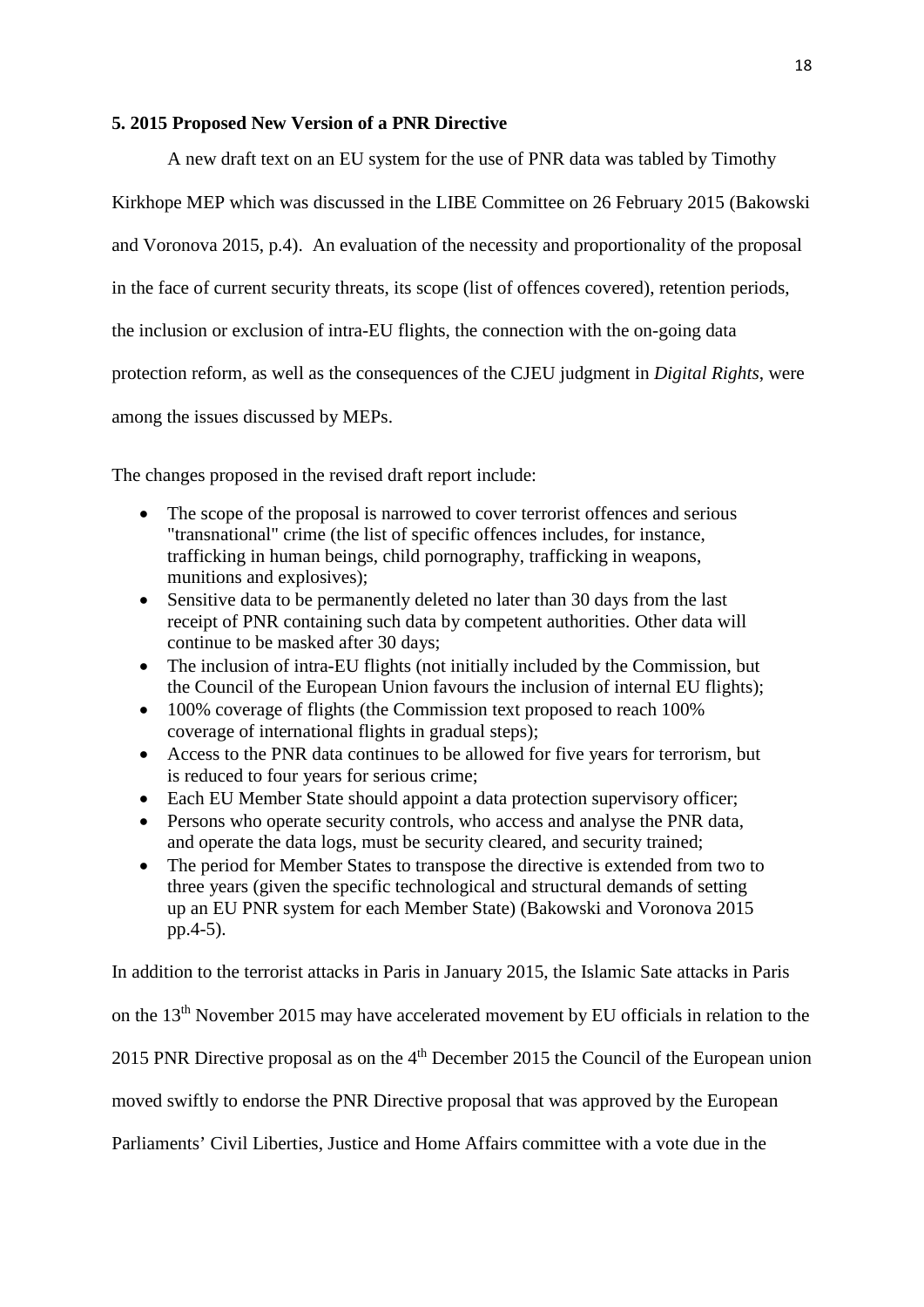European Parliament in early 2016 (Papademetriou 2015). As the passenger movement to and from and within the EU has not just been with aircraft it is suggested that the Directive be amended to include inter-state rail and ship travel.

## **4.1 European Data Protection Supervisor's Concerns Over the 2015 PDR Directive Proposal**

In September 2015 the European Data Protection Supervisor (EDPS) published his opinion on the 2015 PNR data Directive. While in general he welcomed the improvements made by the European Council and civil liberties LIBE Committee on the provisions contained in the Directive regarding the provisions on data protection (EDPS Opinion 2015, p.15), he still has some reservations. On bulk and indiscriminate collection of data he recognised that PNR data would cover at least all flights to and from the EU concerning more than 300 million non-suspect passenger a year. The EDPS recommended that the Directive ensure that the data obtained pertained to a particular time period, geographical zone and a circle of particular persons likely to be involved in terrorism and serious crime (EDPS Opinion 2015, p.7). In addition to recommending that the data retention period be shorter than five years he is sceptical that the rationale to obtain PNR data under the notion of immediate and serious threat to public security or serious transnational crimes is sufficiently specific to meet the standards set in the *Digital Rights* decision (EDPS Opinion 2015, p.13).

To help allay some of these concerns could be the role Europol plays. The EDPS recommends that the Member State agencies responsible for dealing with PNR data align themselves with the regime applicable to Europol to restrict conditions of access to the PNR data processed by the EU (EDPS Opinion, p.13). This is a logical step. Firstly Europol is subject of judicial scrutiny as post 2009 Treaty of Lisbon Europol's actions are subject to judicial review by the CJEU (Busuioc and Groenleer 2013, p.299) and this would help ensure legal redress by citizens who are concerned their data has misused. The Treaty of Lisbon has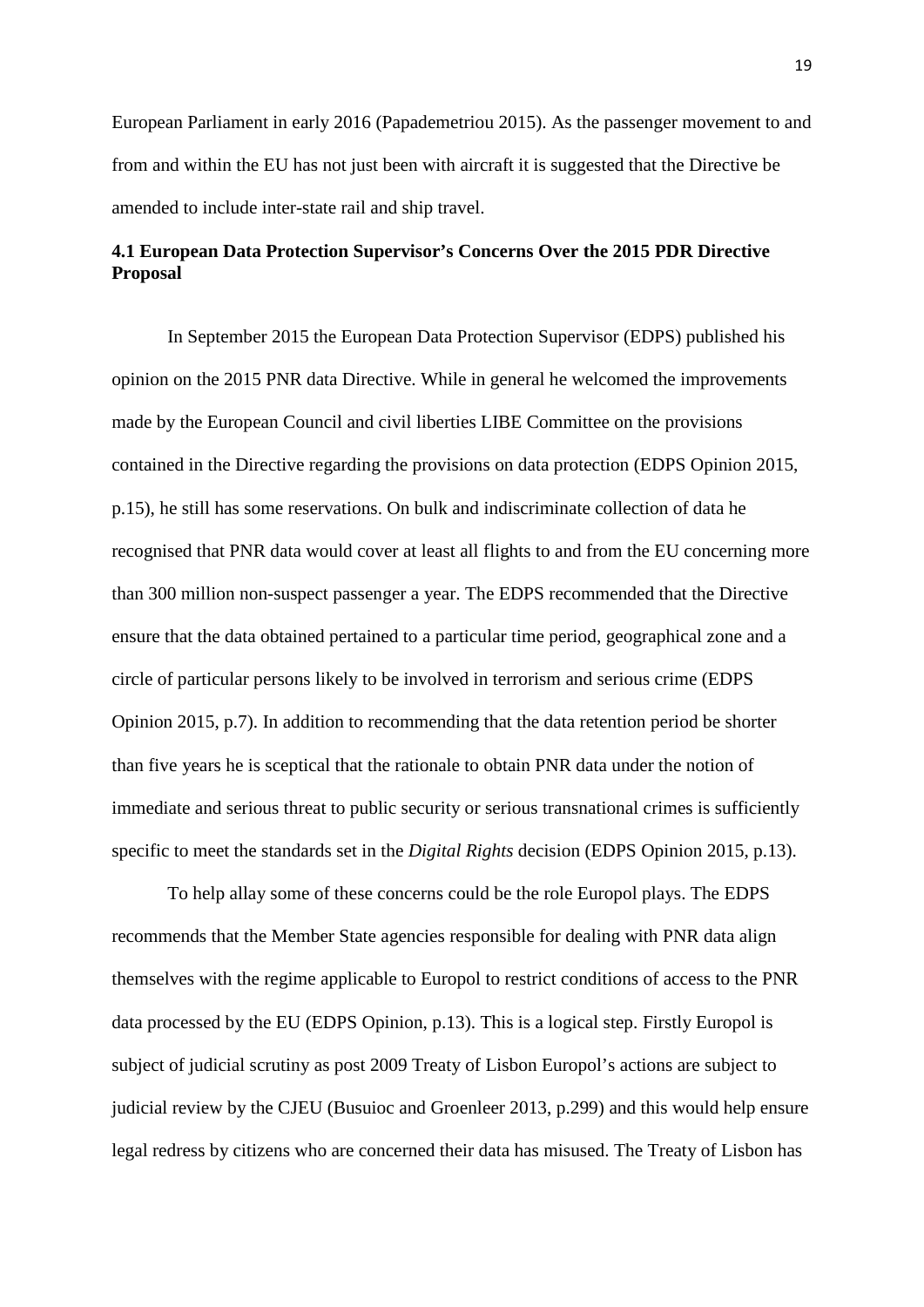not just ensured there is solely judicial scrutiny of its actions, the Treaty also affords the European Parliament as well as national parliaments authority over Europol (Occhipinti 2015, p.246) In addition to this Europol's counter-terrorism role has gown,. Helping this growth has been Europol's permanent unit of experts to provide national authorities with analysis and support. In addition to this Europol staff members have become increasingly important as project managers for its analytical work files that are being used more extensively because Europol has proven that its information sharing systems can be trusted to protect personal data (Occhpinti 2015, pp.239-241). Another key development in Europol has been the creation of the European Counter-Terrorism Centre (ECTC) where one of the aims of the ECTC is to improve information exchange between Member States' law enforcement agencies. On the ECTC, Europol's Director, Rob Wainwright said:

'Our ambition is for the European Counter Terrorism Centre to become a central information hub in the fight against terrorism in the EU, providing analysis for ongoing investigations and contributing to a coordinated reaction in the event of major terrorist attacks. Europol is grateful for the support of the Member States, the European Parliament and the European Commission in the establishment of the ECTC. It will lie at the heart of a stronger EU standing up to the threat of terrorism.' (Europol 2016)

As Europol has the staff, resources and departments that are legally accountable thereby ensuring compliance with EU personal data law, this will enable Europol to scrutinise requests for PNR data on a case-by-case basis. With Europol scrutinising and co-ordination the transfer of PNR data, it will ensure that on the limited circumstances where there is sharing of the data with third countries it will go some way to protecting EU citizens' personal data.

#### **6. Conclusion**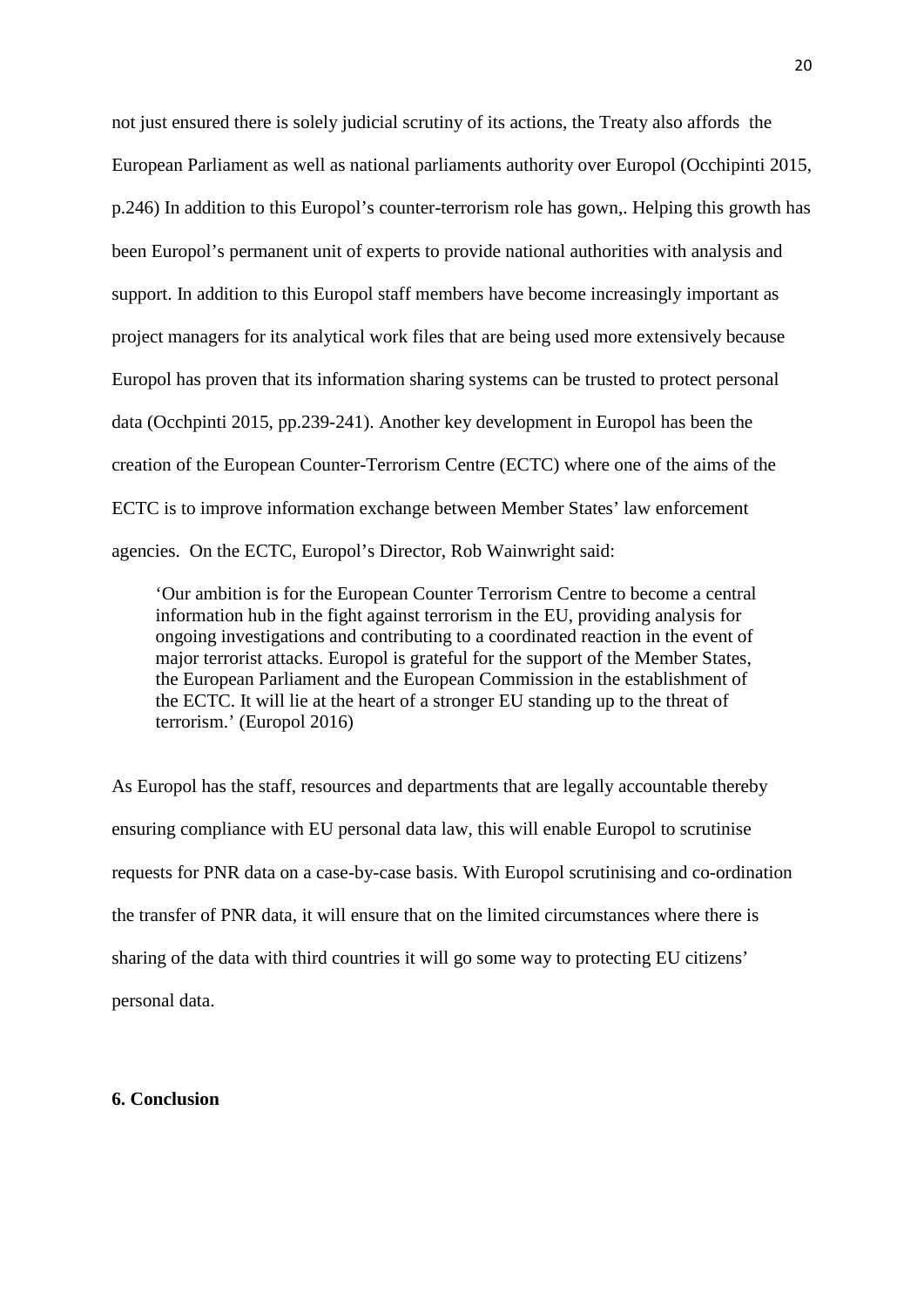With the current terrorist threat facing many EU Member States it is of paramount importance that a PNR data Directive is introduced. As has been argued above, in recent years the EU has demonstrated it has the legal responsibility to protect personal data. This is important due to the high volume of passengers travelling to and from, as well as within the EU. Equally important is that to prevent any data mining that PNR data requests are closely monitored and controlled as the vast majority of passenger will be literally innocent travellers with no connections to terrorism or serious international criminal activity. Equally important is ensuring the needs of national security are also met. As stated, in the past fifteen months179 citizens have been killed in three terrorist attacks with many more seriosuly injured. The purpose of PNR data requests by relevant authorities is to prevent any further attacks and protect people from death or serious injury. Since 2001 when it was shown any PNR agreements were based on terms of third countries not the EU's legal foundation, this situation has changed as seen in the *Schrems* decision where in protecting EU citizens' personal data the CJEU had the courage to make a decision knowing it would terminate an important trade agreement between the US and the EU. A positive taken from that is a new agreement was quickly reached that did tighten up the protection of EU citizens' personal data with the US. The EU also has its agencies like Europol, whose recent standing has been enhanced and can trusted to ensure that any PNR data request are strictly controlled on a case-by-case basis> Tis not only ensures the protection of personal data is secure, but importantly, Europol can also ensure the needs of security measures are also met. If there is one area where the PNR data Directive could be enhanced it would be to include inter-state rail and ship travel as the Thalys train incident in August 2015 showed, terrorists do not just use air travel. While the Directive will not totally stop terrorists travelling into and out of Europe, this Directive can help as a deterrent to terrorists using these modes of transport thereby ensuring the safety of passenger and to enhance the safety of EU citizens as a whole.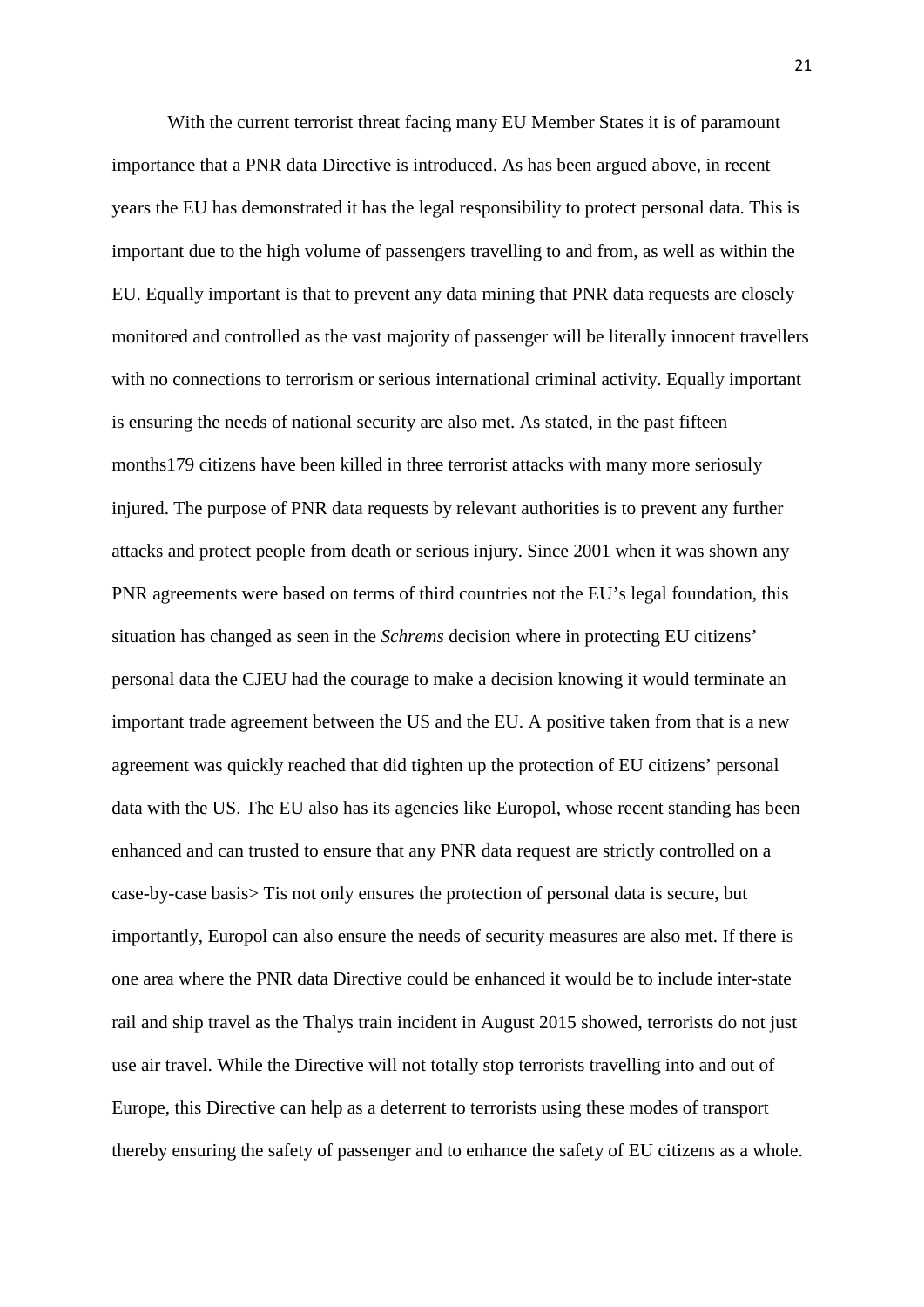### **References**

Export.gov, US-EU Safe Harbor Overview Annex I, paragraph 12 Dec 2000/520 retrieved from [http://www.export.gov/safeharbor/eu/eg\\_main\\_018476.asp](http://www.export.gov/safeharbor/eu/eg_main_018476.asp) [accessed 23rd September 2015]

Argomaniz, J. (2009) When the EU in the 'Norm-taker': the Passenger Name records Agreement and the EU's Internalisation of US Border Security Norms *Journal of European Integration* 31(1), 119-136

Argomaniz, J. (2012) *The EU and Countger0terrorism: Politics, polity and policies after 9/11* London Routledge

BBC News (2015) 'Terror threat posed by thousands of EU nationals' retrieved on 22nd January 2015 from http://www.bbc.co.uk/news/uk-30799637

Bignami, F. (2007) Privacy and Law Enforcement in the European Union: The Data Retention Directive *Chicago Journal of International Law* 8(1) 233 - 251

Busuioc, M. and Groenleer, M. (2013) beyond Design: The Evolution of Europol and Eurojust *Perspectives of European Politics and Society* 14(3), 285-304

Connelly, C. (2008) 'The US Safe Harbor – Fact or Fiction?'Galexia Pty Ltd

Council of the European Union (2012) Council adopts new EU-US agreement on passenger Name Records (PNR), 9186/12, PRESSE 173, retrieved 4th March 2016 from [http://www.consilium.europa.eu/uedocs/cms\\_data/docs/pressdata/en/jha/129806.pdf](http://www.consilium.europa.eu/uedocs/cms_data/docs/pressdata/en/jha/129806.pdf)

EDPS Opinion (2015) Second opinion on the Proposal for a Directive of the European Parliament and of the Council on the use of Passenger name record data for the prevention, detection, investigation and prosecution of terrorist and serious crime retrieved 14<sup>th</sup> March 2016 from

[https://secure.edps.europa.eu/EDPSWEB/webdav/site/mySite/shared/Documents/Consultatio](https://secure.edps.europa.eu/EDPSWEB/webdav/site/mySite/shared/Documents/Consultation/Opinions/2015/15-09-24_PNR_EN.pdf) [n/Opinions/2015/15-09-24\\_PNR\\_EN.pdf](https://secure.edps.europa.eu/EDPSWEB/webdav/site/mySite/shared/Documents/Consultation/Opinions/2015/15-09-24_PNR_EN.pdf)

European Commission (2013) Communication on the Functioning of the Safe-Harbour from the Perspectives of EU Citizens and Companies Established in the US, COM(2013)847 Final,

European Commission (2012), Art 3(4) Dec 2000/520, How will 'safe harbor' arrangement for personal data transfer to the US work? (09/10/2012) retrieved from http://ec.europa.eu/justice/policies/privacy/thridcountries/adequacy-faq1\_en.htm [accessed 23rd September 2015]

European Commission Press Release (2016) EU Commission and United States agree on new framework for transatlantic data flows: EU-US Privacy Shield, 2nd February 2016, retrieved 6th March 2016 from [http://europa.eu/rapid/press-release\\_IP-16-216\\_en.htm](http://europa.eu/rapid/press-release_IP-16-216_en.htm)

Europol (2016) Europol's European Counter terrorism Centre Strengthens the EU's Response to Terror, 25<sup>th</sup> January 2016 retrieved 4<sup>th</sup> March 2016 from <https://www.europol.europa.eu/content/ectc>

Bakowski, P and Voronova, S. (2015) The proposed EU passenger name record (PNR) directive: Revived in the new security context, Euroepan Parliament Briefing, April 2015, retrieved 9th March 2016 from [http://www.europarl.europa.eu/EPRS/EPRS-Briefing-554215-](http://www.europarl.europa.eu/EPRS/EPRS-Briefing-554215-The-EU-PNR-Proposal-FINAL.pdf) [The-EU-PNR-Proposal-FINAL.pdf](http://www.europarl.europa.eu/EPRS/EPRS-Briefing-554215-The-EU-PNR-Proposal-FINAL.pdf)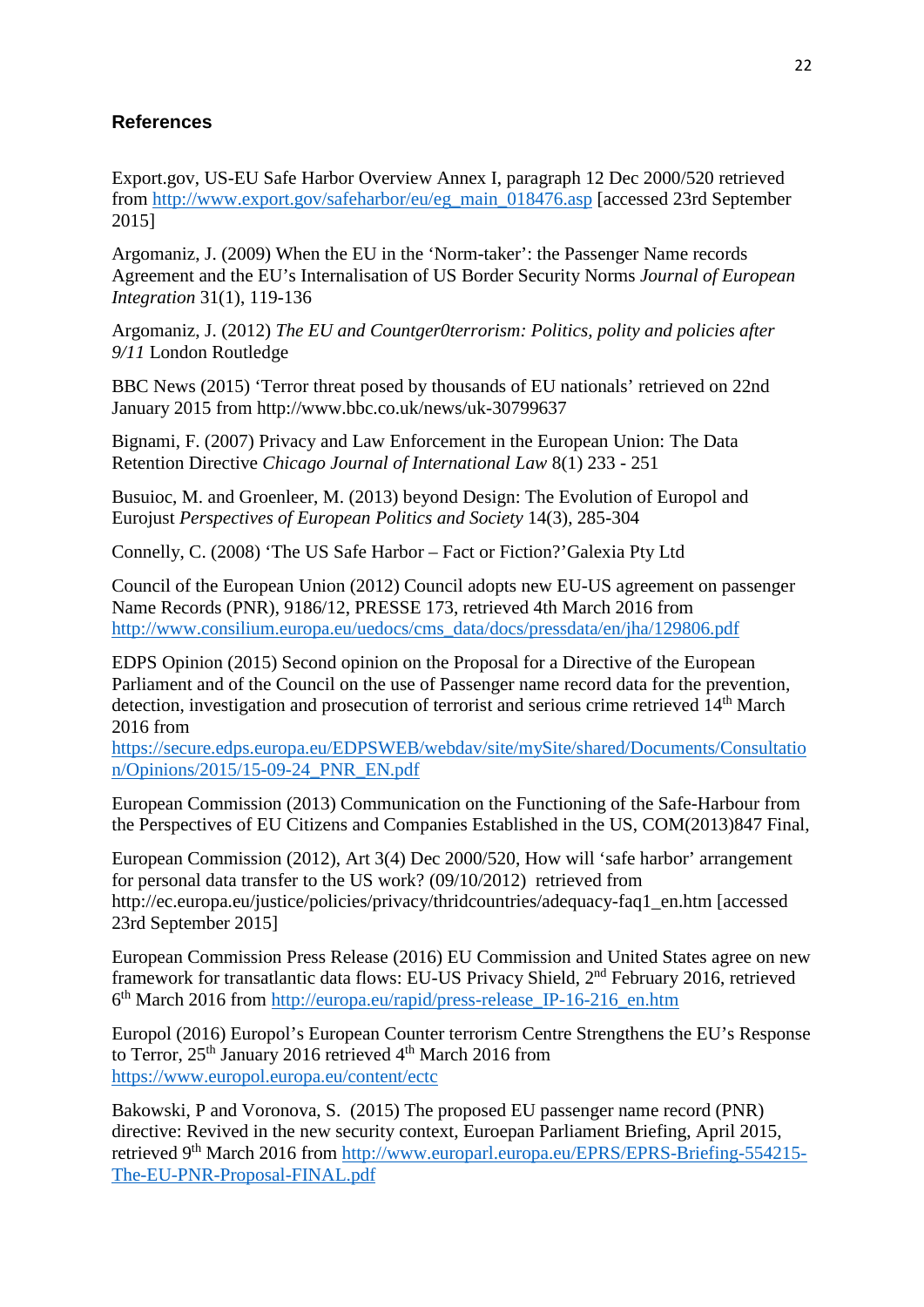Granger, M. and K. Irion, K. (2014) The Court of Justice and the Data Retention Directive in Digital Rights Ireland: Telling Off the EU Legislator and Teaching a Lesson in Privacy and Data Protection *European Law Review* 39(6) 835-854

Greenwald, G. (2014) No Place to Hide: Edward Snowden, the NSA and the US Surveillance State New York: Metropolitan Books

Haynes, D. (2015) End of Safe Harbour isn't the end of the world – let's hope its successor is better *The Conversation* 12th October 2015, retrieved13th October 2015 from http://theconversation.com/end-of-safe-harbour-isnt-the-end-of-the-world-lets-hope-itssuccessor-is-better-48841

Ilbiz, E, Kaunert, C & Anagnostakis, D. (2015) The counterterrorism agreements of Europol with third countries: data protection and power asymmetry *Terrorism and Political Violence* DOI:10.1080/09546553.1092438

Kaunert, C., Leonard, S., and McKenzie, A (2012) The social construction of an EU interest in counter-terrorism: US influence and internal struggles in the cases of PNR and SWIFT *European Security* 21:4, 474-496

Kelion, L.(2015) 'Facebook data transfers threatened by Safe Harbour ruling' BBC News 6th October 2015, retrieved 6th October 2015 from http://www.bbc.co.uk/news/technology-34442618

Lehrke, J.P. and Schmaker, R. (2014) Mechanisms of Convergence in Domestic Counterterrorism Regulations: American Influence, Domestic Networks and International Networks *Studies in Conflict & Terrorism* 37(8), 689-712

Meyer, D. (2015) Dutch court suspends metadata surveillance law over privacy (techeu 11th March 2015) retrieved 20th August 2015 from [http://tech.eu/news/dutch-court-suspends-data](http://tech.eu/news/dutch-court-suspends-data-retention-law/)[retention-law/](http://tech.eu/news/dutch-court-suspends-data-retention-law/)

Muir, A. and Oppenheim, C. (2002) 'National Information Policy developments worldwide IV: copyright, freedom of Information and data protection' (2002) *Journal of Information Science* (28) 467-482

Ochipinti, J.D. (2015) Still Moving Towards a European FBI? Re-Examining the Politics of EU Police Cooperation *Intelligence and National Security* 30(2), 234-258

Ojanen, T. (2014) Privacy is more than just a seven-letter word: the Court of Justice of the European Union sets constitutional limits on mass surveillance' *European Constitutional Law Review* 10(3), 528- 546

Papademetriou, T. (2015) European Union: Draft Directive on Collection and Transfer of Air Passenger Record data, 23<sup>rd</sup> December 2015 Library of Congress retrieved 9<sup>th</sup> March 2016 from http://www.loc.gov/law/foreign-news/article/european-union-draft-directive-oncollection-and-transfer-of-air-passenger-record-data/

Pawlak, P. (2009) Made in the USA? The Influence of the US on the EU's Data Protection Regime *CEPS – Liberty and Security in Europe*, retrieved from Centre for European Policy Studies website 7<sup>th</sup> March 2016 [http://aei.pitt.edu/15102/1/made-usa-influence-us-eus-data](http://aei.pitt.edu/15102/1/made-usa-influence-us-eus-data-protection-regime.pdf)[protection-regime.pdf](http://aei.pitt.edu/15102/1/made-usa-influence-us-eus-data-protection-regime.pdf)

Roberts, A. (2015) Privacy, Data Retention and Domination: Digital Rights Ireland Ltd v Minister for Communications *Modern Law Review* 78, 522-543